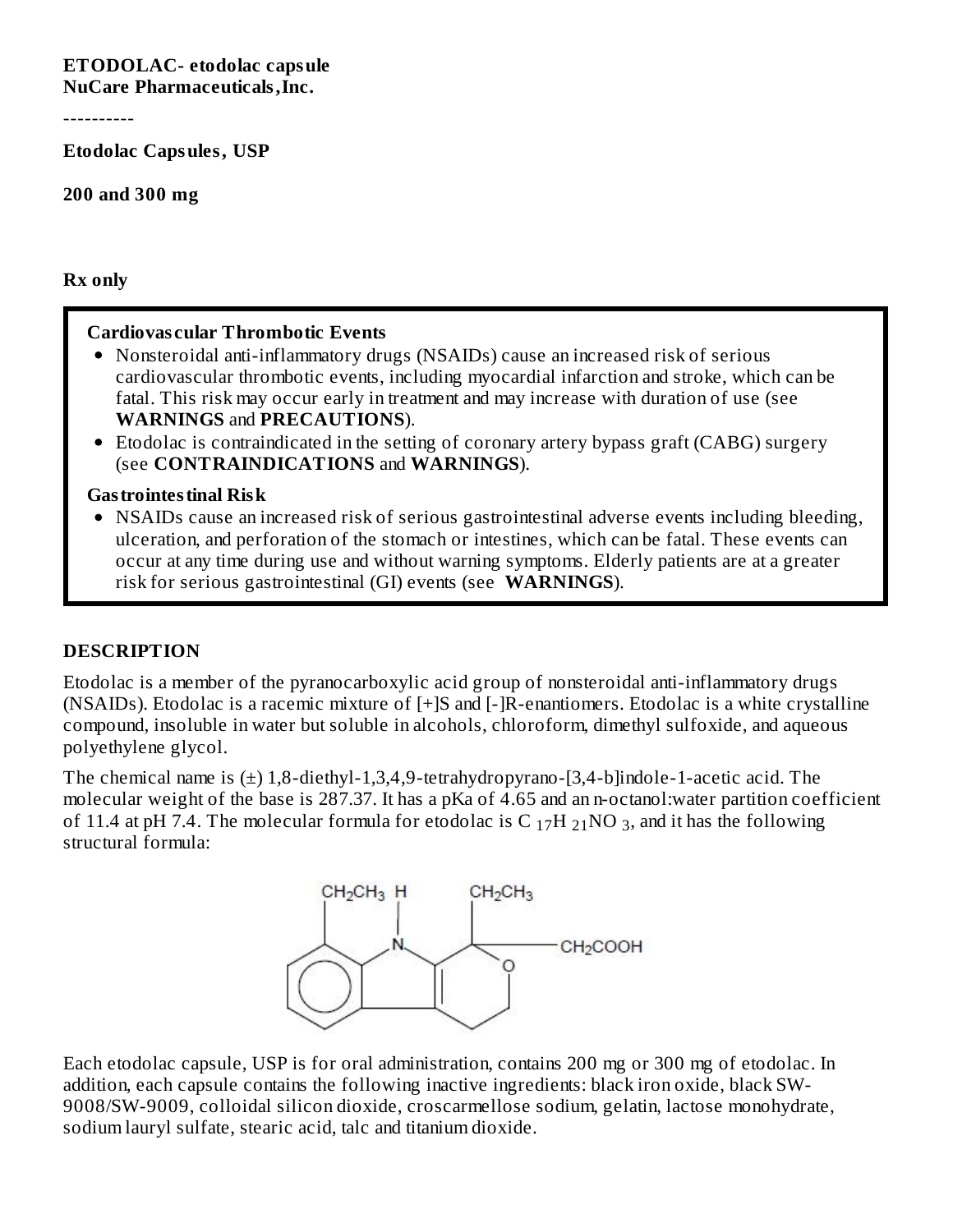# **CLINICAL PHARMACOLOGY**

#### **Pharmacodynamics**

Etodolac is a nonsteroidal anti-inflammatory drug (NSAID) that exhibits anti-inflammatory, analgesic, and antipyretic activities in animal models. The mechanism of action of etodolac, like that of other NSAIDs, is not completely understood, but may be related to prostaglandin synthetase inhibition.

Etodolac is a racemic mixture of [-]R- and [+]S-etodolac. As with other NSAIDs, it has been demonstrated in animals that the [+]S-form is biologically active. Both enantiomers are stable and there is no [-]R to [+]S conversion *in vivo*.

#### **Pharmacokinetics**

#### *Absorption*

The systemic bioavailability of etodolac is 100% as compared to solution and at least 80% as determined from mass balance studies. Etodolac is well absorbed and had a relative bioavailability of 100% when 200 mg capsules were compared with a solution of etodolac. Based on mass balance studies, the systemic availability of etodolac from either the tablet or capsule formulation is at least 80%. Etodolac does not undergo significant first-pass metabolism following oral administration. Mean ( $\pm$  1 SD) peak plasma concentrations (C  $_{\rm max}$ ) range from approximately 14  $\pm$  4 to 37  $\pm$  9 mcg/mL after 200 to 600 mg single doses and are reached in 80  $\pm$  30 minutes (see Table 1 for summary of pharmacokinetic parameters). The dose-proportionality based on the area under the plasma concentration-time curve (AUC) is linear following doses up to 600 mg every 12 hours. Peak concentrations are dose proportional for both total and free etodolac following doses up to 400 mg every 12 hours, but following a 600 mg dose, the peak is about 20% higher than predicted on the basis of lower doses. The extent of absorption of etodolac is not affected when etodolac is administered after a meal. Food intake, however, reduces the peak concentration reached by approximately one-half and increases the time to peak concentration by 1.4 to 3.8 hours.

|                  | Normal                |           |                                              |         | Hemodialysis      |       |           |                       |
|------------------|-----------------------|-----------|----------------------------------------------|---------|-------------------|-------|-----------|-----------------------|
| PKParameters     |                       |           | Healthy Healthy Healthy Elderly<br>$(24-65)$ |         |                   | Renal | Hepatic   |                       |
|                  | Adults                |           | Males Females                                | ( > 65) | $(n=9)$           |       |           | Impairment Impairment |
|                  | $(18 -$               |           | $(18-65)$ $(27-65)$                          | $(70 -$ |                   |       | $(46-73)$ | $(34-60)$             |
|                  | $65)*$                | $(n=176)$ | $(n=3)$                                      | 84)     | Dialysis Dialysis |       | $(n=10)$  | $(n=9)$               |
|                  | $(n=179)$             |           |                                              |         | On                | Off   |           |                       |
|                  | 1.4                   | 1.4       | 1.7                                          | 1.2     | 1.7               | 0.9   | 2.1       | 1.1                   |
| $T_{max}$ , h    | $(61\%)$ <sup>†</sup> | $(60\%)$  | (60%)                                        | (43%)   | (88%)             | (67%) | (46%)     | (15%)                 |
| Oral Clearance,  | 49.1                  | 49.4      | 35.7                                         | 45.7    | N/A               | N/A   | 58.3      | 42.0                  |
| $mL/h/kg$ (CL/F) | (33%)                 | (33%)     | (28%)                                        | (27%)   |                   |       | (19%)     | (43%)                 |
| Apparent Volume  | 393                   | 394       | 300                                          | 414     |                   |       |           |                       |
| of Distribution, |                       |           |                                              |         | N/A               | N/A   | N/A       | N/A                   |
| $mL/kg$ (Vd/F)   | (29%)                 | (29%)     | (8%)                                         | (38%)   |                   |       |           |                       |
| Terminal Half-   | 6.4                   | 6.4       | 7.9                                          | 6.5     | 5.1               | 7.5   | N/A       | 5.7                   |
| Life, h          | (22%)                 | (22%)     | (35%)                                        | (24%    | (22%)             | (34%) |           | (24%)                 |

#### **Table 1. Mean (CV%)† Pharmacokinetic Parameters of Etodolac in Normal Healthy Adults and Various Special Populations**

% Coefficient of variation †

\* Age Range (years)

 $N/A$  = not available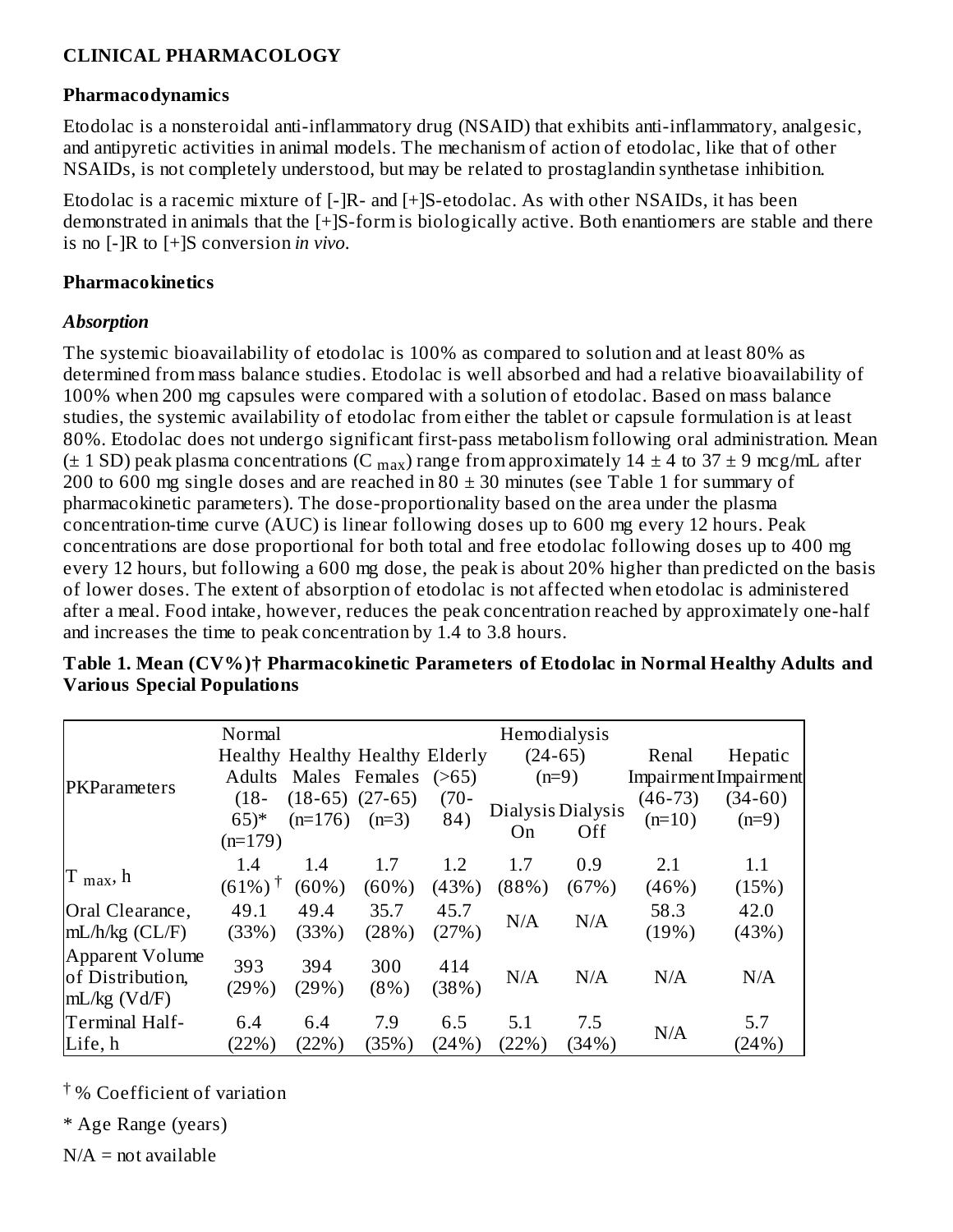# *Distribution*

The mean apparent volume of distribution (Vd/F) of etodolac is approximately 390 mL/kg. Etodolac is more than 99% bound to plasma proteins, primarily to albumin. The free fraction is less than 1% and is independent of etodolac total concentration over the dose range studied. It is not known whether etodolac is excreted in human milk; however, based on its physical-chemical properties, excretion into breast milk is expected. Data from *in vitro* studies, using peak serum concentrations at reported therapeutic doses in humans, show that the etodolac free fraction is not significantly altered by acetaminophen, ibuprofen, indomethacin, naproxen, piroxicam, chlorpropamide, glipizide, glyburide, phenytoin, and probenecid.

#### *Metabolism*

Etodolac is extensively metabolized in the liver. The role, if any, of a specific cytochrome P450 system in the metabolism of etodolac is unknown. Several etodolac metabolites have been identified in human plasma and urine. Other metabolites remain to be identified. The metabolites include 6-, 7-, and 8 hydroxylated-etodolac and etodolac glucuronide. After a single dose of 14C-etodolac, hydroxylated metabolites accounted for less than 10% of total drug in serum. On chronic dosing, hydroxylatedetodolac metabolite does not accumulate in the plasma of patients with normal renal function. The extent of accumulation of hydroxylated-etodolac metabolites in patients with renal dysfunction has not been studied. The hydroxylated-etodolac metabolites undergo further glucuronidation followed by renal excretion and partial elimination in the feces.

#### *Excretion*

The mean oral clearance of etodolac following oral dosing is 49  $(\pm 16)$  mL/h/kg. Approximately 1% of an etodolac dose is excreted unchanged in the urine with 72% of the dose excreted into urine as parent drug plus metabolite:

| — etodolac, unchanged                              | $1\%$ |
|----------------------------------------------------|-------|
| — etodolac glucuronide                             | 13%   |
| — hydroxylated metabolites<br>$(6-, 7-, and 8-OH)$ | .5%   |
| — hydroxylated metabolite<br>glucuronides          | 20%   |
| - unidentified metabolites                         |       |

Although renal elimination is a significant pathway of excretion for etodolac metabolites, no dosing adjustment in patients with mild to moderate renal dysfunction is generally necessary. The terminal halflife (t $_{\rm 1/_{\rm 2}}$ ) of etodolac is 6.4 hours (22% CV). In patients with severe renal dysfunction or undergoing hemodialysis, dosing adjustment is not generally necessary.

Fecal excretion accounted for 16% of the dose.

#### **Special Populations**

#### *Geriatric*

In etodolac clinical studies, no overall differences in safety or effectiveness were observed between these patients and younger patients. In pharmacokinetic studies, age was shown not to have any effect on etodolac half-life or protein binding, and there was no change in expected drug accumulation. Therefore, no dosage adjustment is generally necessary in the elderly on the basis of pharmacokinetics (see **PRECAUTIONS, Geriatric Us e**).

Etodolac is eliminated primarily by the kidney. Because elderly patients are more likely to have decreased renal function, care should be taken in dose selection, and it may be useful to monitor renal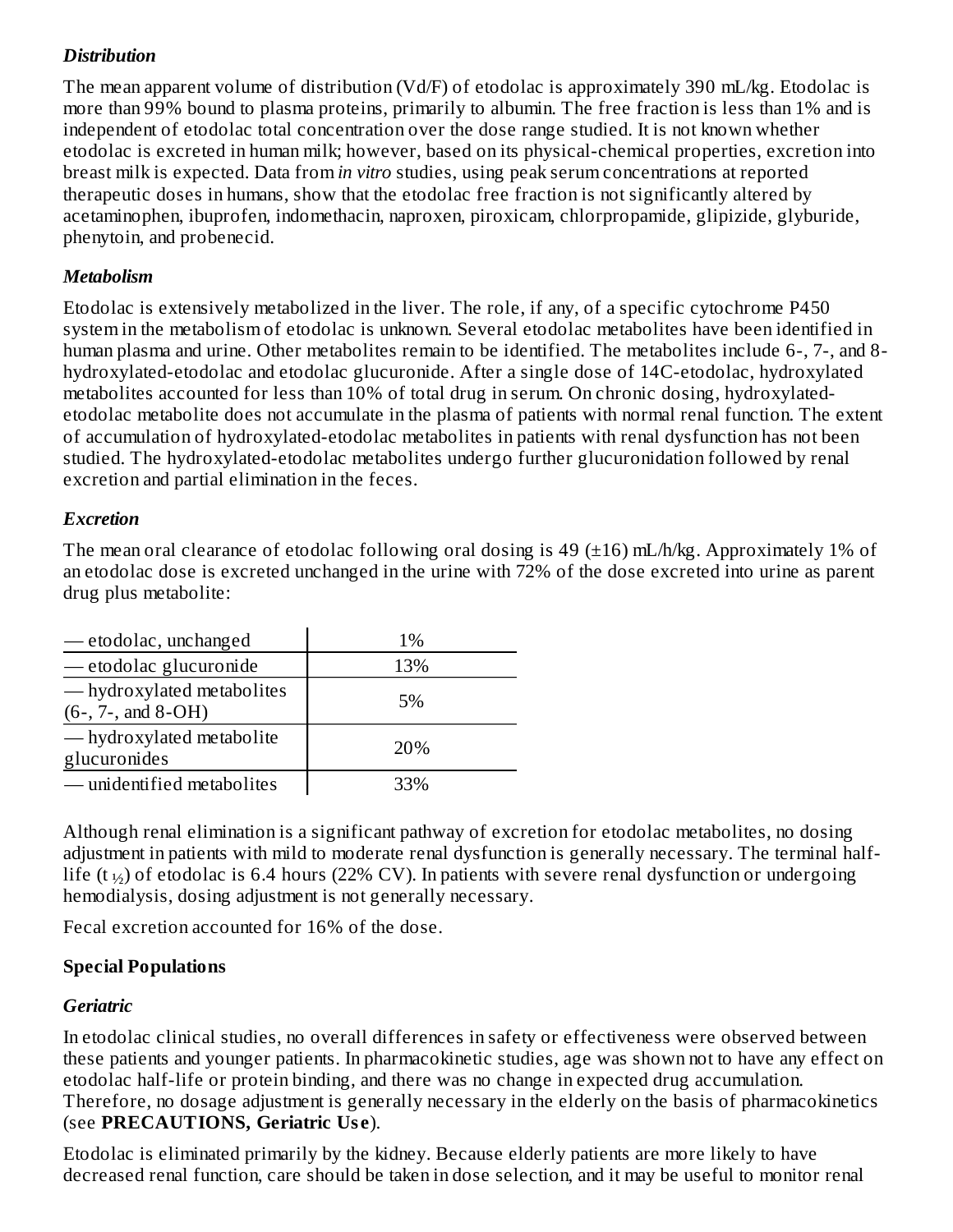## function (see **WARNINGS,** *Renal Effects*).

#### *Pediatric*

Safety and effectiveness in pediatric patients below the age of 18 years have not been established.

#### *Race*

Pharmacokinetic differences due to race have not been identified. Clinical studies included patients of many races, all of whom responded in a similar fashion.

#### *Hepatic Insufficiency*

Etodolac is predominantly metabolized by the liver. In patients with compensated hepatic cirrhosis, the disposition of total and free etodolac is not altered. Patients with acute and chronic hepatic diseases do not generally require reduced doses of etodolac compared to patients with normal hepatic function. However, etodolac clearance is dependent on liver function and could be reduced in patients with severe hepatic failure. Etodolac plasma protein binding did not change in patients with compensated hepatic cirrhosis given etodolac.

#### *Renal Insufficiency*

Etodolac pharmacokinetics have been investigated in subjects with renal insufficiency. Etodolac renal clearance was unchanged in the presence of mild-to-moderate renal failure (creatinine clearance 37 to 88 mL/min). Furthermore, there were no significant differences in the disposition of total and free etodolac in these patients. However, etodolac should be used with caution in such patients because, as with other NSAIDs, it may further decrease renal function in some patients. In patients undergoing hemodialysis, there was a 50% greater apparent clearance of total etodolac, due to a 50% greater unbound fraction. Free etodolac clearance was not altered, indicating the importance of protein binding in etodolac's disposition. Etodolac is not significantly removed from the blood in patients undergoing hemodialysis.

#### **CLINICAL TRIALS**

#### **Analgesia**

Controlled clinical trials in analgesia were single-dose, randomized, double-blind, parallel studies in three pain models, including dental extractions. The analgesic effective dose for etodolac established in these acute pain models was 200 to 400 mg. The onset of analgesia occurred approximately 30 minutes after oral administration. Etodolac 200 mg provided efficacy comparable to that obtained with aspirin (650 mg). Etodolac 400 mg provided efficacy comparable to that obtained with acetaminophen with codeine (600 mg  $+$  60 mg). The peak analgesic effect was between 1 to 2 hours. Duration of relief averaged 4 to 5 hours for 200 mg of etodolac and 5 to 6 hours for 400 mg of etodolac as measured by when approximately half of the patients required remedication.

#### **Osteoarthritis**

The use of etodolac in managing the signs and symptoms of osteoarthritis of the hip or knee was assessed in double-blind, randomized, controlled clinical trials in 341 patients. In patients with osteoarthritis of the knee, etodolac, in doses of 600 to 1,000 mg/day, was better than placebo in two studies. The clinical trials in osteoarthritis used b.i.d. dosage regimens.

#### **Rheumatoid Arthritis**

In a 3-month study with 426 patients, etodolac 300 mg b.i.d. was effective in management of rheumatoid arthritis and comparable in efficacy to piroxicam 20 mg/day. In a long-term study with 1,446 patients in which 60% of patients completed 6 months of therapy and 20% completed 3 years of therapy, etodolac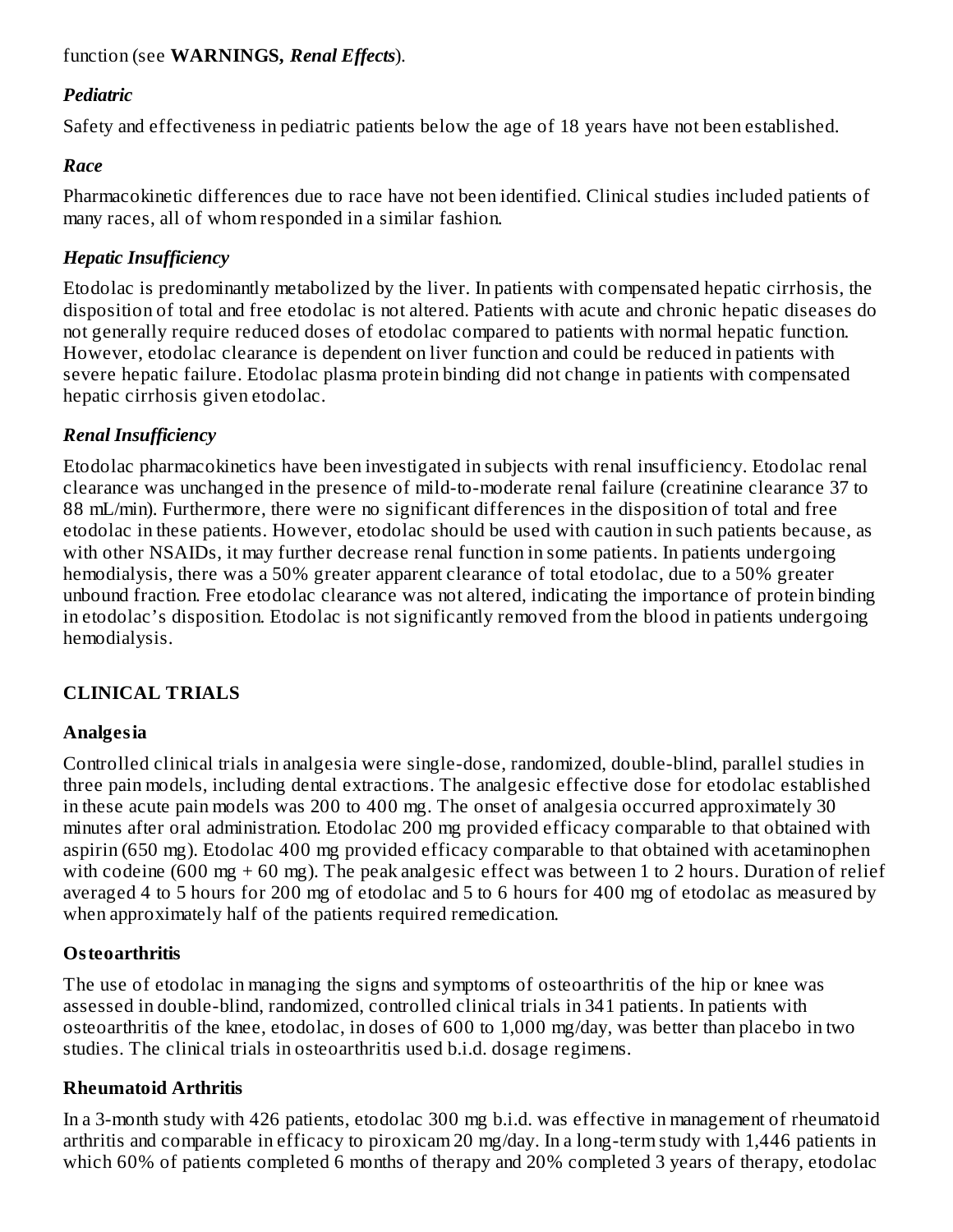in a dose of 500 mg b.i.d. provided efficacy comparable to that obtained with ibuprofen 600 mg q.i.d. In clinical trials of rheumatoid arthritis patients, etodolac has been used in combination with gold, dpenicillamine, chloroquine, corticosteroids, and methotrexate.

# **INDICATIONS AND USAGE**

Carefully consider the potential benefits and risks of etodolac and other treatment options before deciding to use etodolac. Use the lowest effective dose for the shortest duration consistent with individual patient treatment goals (see **WARNINGS**).

Etodolac capsules are indicated:

- For acute and long-term use in the management of signs and symptoms of the following:
- 1. Osteoarthritis
- 2. Rheumatoid arthritis
- For the management of acute pain

# **CONTRAINDICATIONS**

Etodolac is contraindicated in patients with known hypersensitivity to etodolac or other ingredients in etodolac capsules.

Etodolac should not be given to patients who have experienced asthma, urticaria, or other allergic-type reactions after taking aspirin or other NSAIDs. Severe, rarely fatal, anaphylactic-like reactions to NSAIDs have been reported in such patients (see **WARNINGS, Anaphylactoid Reactions** and **PRECAUTIONS**, *Pre-existing Asthma*).

In the setting of coronary artery bypass graft (CABG) surgery (see **WARNINGS**)

# **WARNINGS**

# **Cardiovas cular Effects**

# *Cardiovascular Thrombotic Events*

Clinical trials of several COX-2 selective and nonselective NSAIDs of up to three years duration have shown an increased risk of serious cardiovascular (CV) thrombotic events, including myocardial infarction (MI) and stroke, which can be fatal. Based on available data, it is unclear that the risk for CV thrombotic events is similar for all NSAIDs. The relative increase in serious CV thrombotic events over baseline conferred by NSAID use appears to be similar in those with and without known CV disease or risk factors for CV disease. However, patients with known CV disease or risk factors had a higher absolute incidence of excess serious CV thrombotic events, due to their increased baseline rate. Some observational studies found that this increased risk of serious CV thrombotic events began as early as the first weeks of treatment. The increase in CV thrombotic risk has been observed most consistently at higher doses.

To minimize the potential risk for an adverse CV event in NSAID-treated patients, use the lowest effective dose for the shortest duration possible. Physicians and patients should remain alert for the development of such events, throughout the entire treatment course, even in the absence of previous CV symptoms. Patients should be informed about the symptoms of serious CV events and the steps to take if they occur.

There is no consistent evidence that concurrent use of aspirin mitigates the increased risk of serious CV thrombotic events associated with NSAID use. The concurrent use of aspirin and an NSAID, such as etodolac, increases the risk of serious gastrointestinal (GI) events (see **WARNINGS**).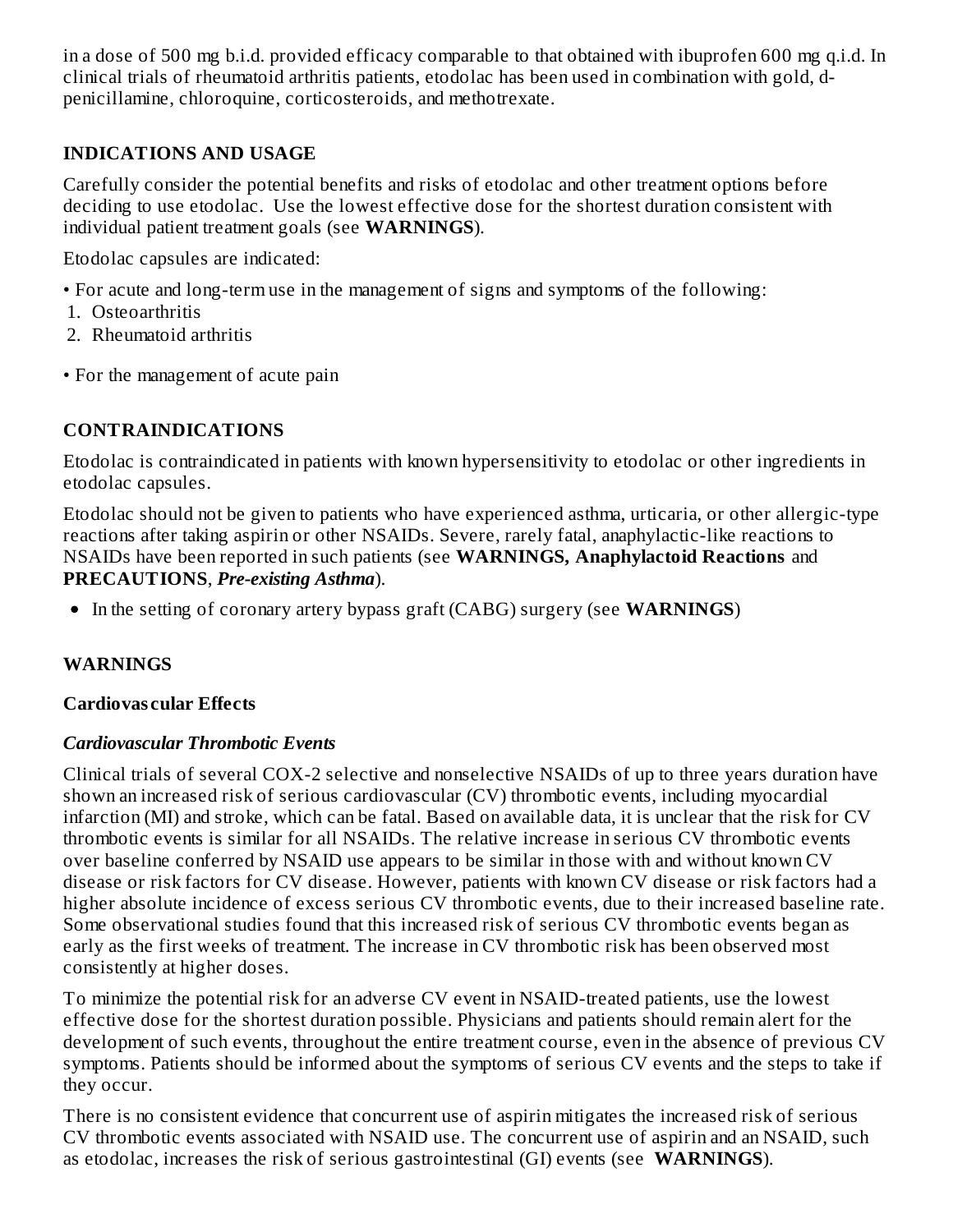# *Status Post Coronary Artery Bypass Graft (CABG) Surgery*

Two large, controlled clinical trials of a COX-2 selective NSAID for the treatment of pain in the first 10 to 14 days following CABG surgery found an increased incidence of myocardial infarction and stroke. NSAIDs are contraindicated in the setting of CABG (see **CONTRAINDICATIONS**).

## *Post-MI Patients*

Observational studies conducted in the Danish National Registry have demonstrated that patients treated with NSAIDs in the post-MI period were at increased risk of reinfarction, CV-related death, and allcause mortality beginning in the first week of treatment. In this same cohort, the incidence of death in the first year post MI was 20 per 100 person years in NSAID-treated patients compared to 12 per 100 person years in non-NSAID exposed patients. Although the absolute rate of death declined somewhat after the first year post-MI, the increased relative risk of death in NSAID users persisted over at least the next four years of follow-up.

Avoid the use of etodolac in patients with a recent MI unless the benefits are expected to outweigh the risk of recurrent CV thrombotic events. If etodolac is used in patients with a recent MI, monitor patients for signs of cardiac ischemia.

# *Hypertension*

NSAIDs, including etodolac, can lead to onset of new hypertension or worsening of pre-existing hypertension, either of which may contribute to the increased incidence of CV events. Patients taking thiazides or loop diuretics may have impaired response to these therapies when taking NSAIDs. NSAIDs, including etodolac, should be used with caution in patients with hypertension. Blood pressure (BP) should be monitored closely during the initiation of NSAID treatment and throughout the course of therapy.

# *Heart Failure and Edema*

The Coxib and traditional NSAID Trialists' Collaboration meta-analysis of randomized controlled trials demonstrated an approximately two-fold increase in hospitalizations for heart failure in COX-2 selective-treated patients and nonselective NSAID-treated patients compared to placebo-treated patients. In a Danish National Registry study of patients with heart failure, NSAID use increased the risk of MI, hospitalization for heart failure, and death.

Additionally, fluid retention and edema have been observed in some patients treated with NSAIDs. Use of etodolac may blunt the CV effects of several therapeutic agents used to treat these medical conditions [e.g., diuretics, ACE inhibitors, or angiotensin receptor blockers (ARBs)] (see **Drug Interactions**).

Avoid the use of etodolac in patients with severe heart failure unless the benefits are expected to outweigh the risk of worsening heart failure. If etodolac is used in patients with severe heart failure, monitor patients for signs of worsening heart failure.

# *Gastrointestinal (GI) Effects - Risk of GI Ulceration, Bleeding, and Perforation*

NSAIDs, including etodolac, can cause serious gastrointestinal (GI) adverse events including inflammation, bleeding, ulceration, and perforation of the stomach, small intestine or large intestine, which can be fatal. These serious adverse events can occur at any time, with or without warning symptoms, in patients treated with NSAIDs. Only one in five patients, who develop a serious upper GI adverse event on NSAID therapy, is symptomatic. Upper GI ulcers, gross bleeding, or perforation caused by NSAIDs occur in approximately 1% of patients treated for 3 to 6 months, and in about 2% to 4% of patients treated for one year. These trends continue with longer duration of use, increasing the likelihood of developing a serious GI event at some time during the course of therapy. However, even short-term therapy is not without risk. Physicians should inform patients about the signs and/or symptoms of serious GI toxicity and what steps to take if they occur.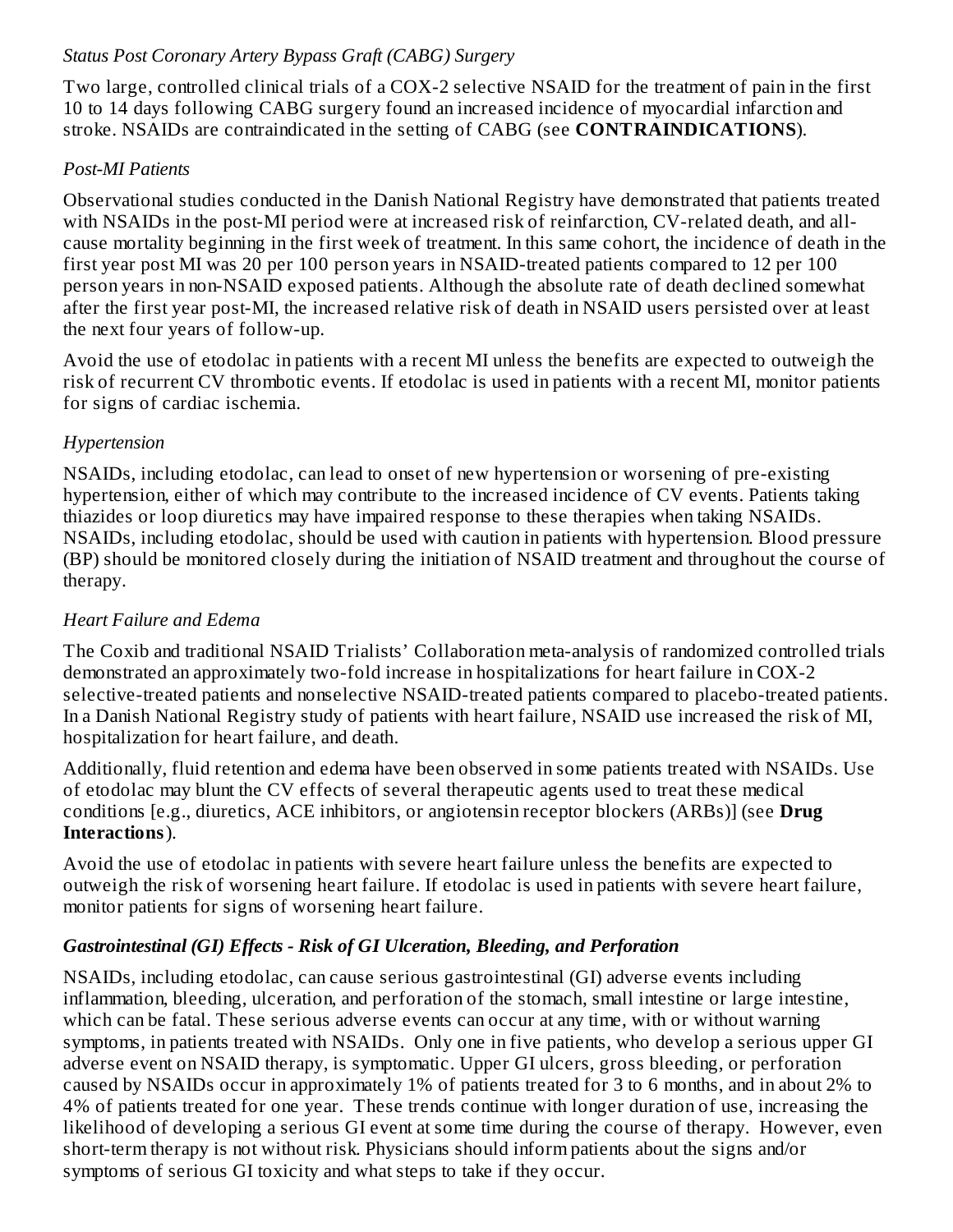NSAIDs should be prescribed with extreme caution in those with a prior history of ulcer disease or gastrointestinal bleeding. Patients with a *prior history of peptic ulcer disease, and/or gastrointestinal bleeding,* and who use NSAIDs have a greater than 10-fold increased risk for developing a GI bleed compared to patients with neither of these risk factors. Other factors that increase the risk for GI bleeding in patients treated with NSAIDs include concomitant use of oral corticosteroids or anticoagulants, longer duration of NSAID therapy, smoking, use of alcohol, older age, and poor general health status. Most spontaneous reports of fatal GI events are in elderly or debilitated patients, and therefore, special care should be taken in treating this population.

To minimize the potential risk for an adverse GI event in patients treated with an NSAID, the lowest effective dose should be used for the shortest possible duration. Patients and physicians should remain alert for signs and symptoms of GI ulceration and bleeding during NSAID therapy and promptly initiate additional evaluation and treatment if a serious GI adverse event is suspected. This should include discontinuation of the NSAID until a serious GI adverse event is ruled out. For high risk patients, alternate therapies that do not involve NSAIDs should be considered.

# *Renal Effects*

Long-term administration of NSAIDs has resulted in renal papillary necrosis and other renal injury. Renal toxicity has also been seen in patients in whom renal prostaglandins have a compensatory role in the maintenance of renal perfusion. In these patients, administration of a nonsteroidal anti-inflammatory drug may cause a dose-dependent reduction in prostaglandin formation and, secondarily, in renal blood flow, which may precipitate overt renal decompensation. Patients at greater risk of this reaction are those with impaired renal function, heart failure, liver dysfunction, those taking diuretics and ACE inhibitors, and the elderly. Discontinuation of NSAID therapy is usually followed by recovery to the pretreatment state.

Renal pelvic transitional epithelial hyperplasia, a spontaneous change occurring with variable frequency, was observed with increased frequency in treated male rats in a 2-year chronic study.

Caution is recommended in patients with pre-existing kidney disease.

# *Advanced Renal Disease*

No information is available from controlled clinical studies regarding the use of etodolac in patients with advanced renal disease. Therefore, treatment with etodolac is not recommended in these patients with advanced renal disease. If etodolac therapy must be initiated, close monitoring of the patient's renal function is advisable.

# *Anaphylactoid Reactions*

As with other NSAIDs, anaphylactoid reactions may occur in patients without prior exposure to etodolac. Etodolac should not be given to patients with the aspirin triad. This symptom complex typically occurs in asthmatic patients who experience rhinitis with or without nasal polyps, or who exhibit severe, potentially fatal bronchospasm after taking aspirin or other NSAIDs. Fatal reactions have been reported in such patients (see **CONTRAINDICATIONS** and **PRECAUTIONS, General,** *Preexisting Asthma*). Emergency help should be sought in cases where an anaphylactoid reaction occurs.

#### **Skin Reactions**

NSAIDs, including etodolac, can cause serious skin adverse events such as exfoliative dermatitis, Stevens-Johnson Syndrome (SJS), and toxic epidermal necrolysis (TEN), which can be fatal. These serious events may occur without warning. Patients should be informed about the signs and symptoms of serious skin manifestations and use of the drug should be discontinued at the first appearance of skin rash or any other sign of hypersensitivity.

# **Pregnancy**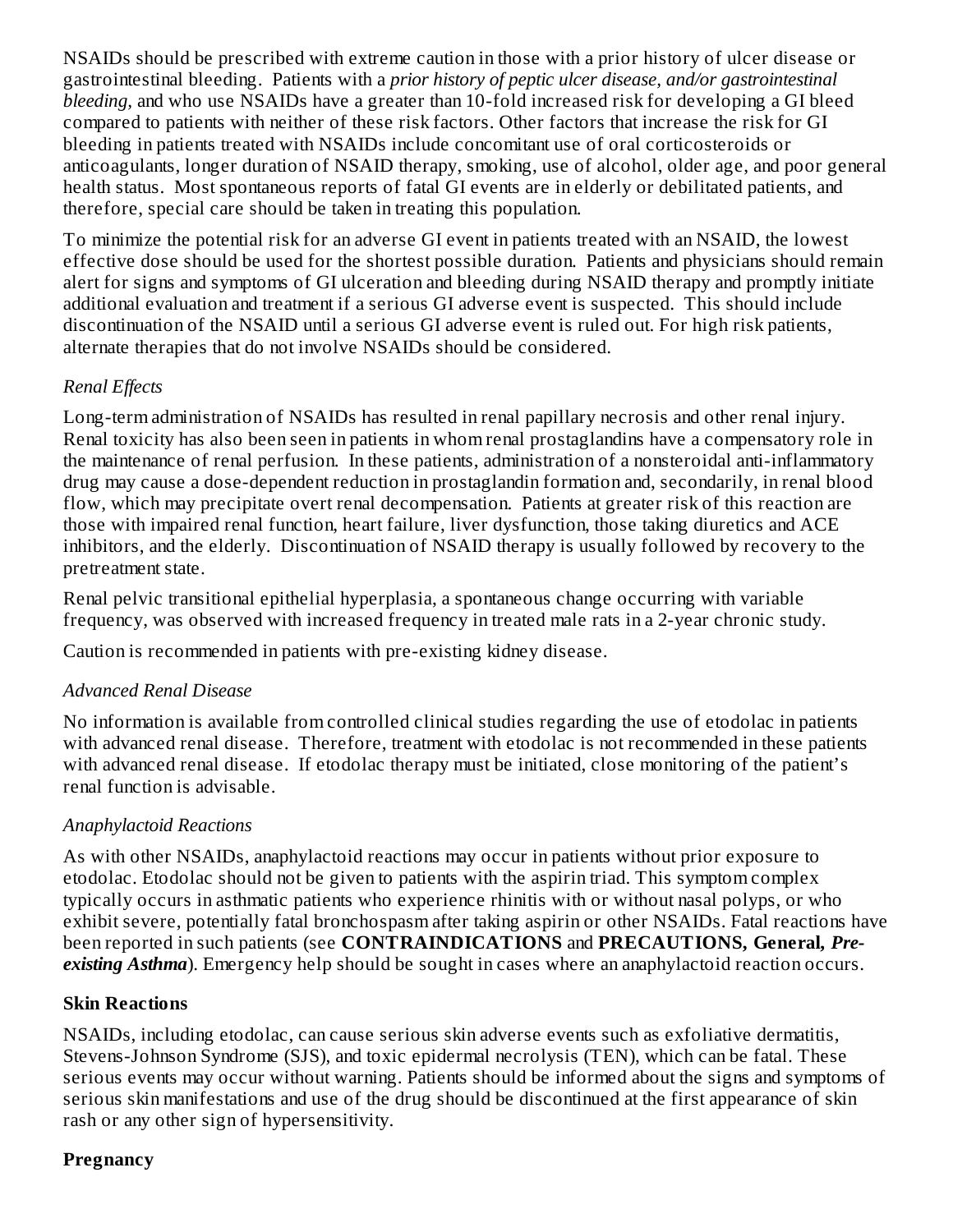In late pregnancy, the third trimester, as with other NSAIDs, etodolac should be avoided because it may cause premature closure of the ductus arteriosus (see **PRECAUTIONS, Pregnancy**, *Nonteratogenic Effects*).

# **PRECAUTIONS**

# **General**

Etodolac cannot be expected to substitute for corticosteroids or to treat corticosteroid insufficiency. Abrupt discontinuation of corticosteroids may lead to disease exacerbation. Patients on prolonged corticosteroid therapy should have their therapy tapered solely if a decision is made to discontinue corticosteroids.

The pharmacological activity of etodolac in reducing fever and inflammation may diminish the utility of these diagnostic signs in detecting complications of presumed noninfectious, painful conditions.

# *Hepatic Effects*

Borderline elevations of one or more liver tests may occur in up to 15% of patients taking NSAIDs including etodolac. These laboratory abnormalities may progress, may remain unchanged, or may be transient with continuing therapy. Notable elevations of ALT or AST (approximately three or more times the upper limit of normal) have been reported in approximately 1% of patients in clinical trials with NSAIDs. In addition, rare cases of severe hepatic reactions, including jaundice and fatal fulminant hepatitis, liver necrosis, and hepatic failure, some of them with fatal outcomes, have been reported.

A patient with symptoms and/or signs suggesting liver dysfunction, or in whom an abnormal liver test has occurred, should be evaluated for evidence of the development of a more severe hepatic reaction while on therapy with etodolac. If clinical signs and symptoms consistent with liver disease develop, or if systemic manifestations occur (e.g., eosinophilia, rash, etc.), etodolac should be discontinued.

# *Hematological Effects*

Anemia is sometimes seen in patients receiving NSAIDs including etodolac. This may be due to fluid retention, occult or gross GI blood loss, or an incompletely described effect upon erythropoiesis. Patients on long-term treatment with NSAIDs, including etodolac, should have their hemoglobin or hematocrit checked if they exhibit any signs or symptoms of anemia.

NSAIDs inhibit platelet aggregation and have been shown to prolong bleeding time in some patients. Unlike aspirin, their effect on platelet function is quantitatively less, of shorter duration, and reversible. Patients receiving etodolac who may be adversely affected by alterations in platelet function, such as those with coagulation disorders or patients receiving anticoagulants, should be carefully monitored.

# *Pre-existing Asthma*

Patients with asthma may have aspirin-sensitive asthma. The use of aspirin in patients with aspirinsensitive asthmas has been associated with severe bronchospasm which can be fatal. Since cross reactivity, including bronchospasm, between aspirin and other nonsteroidal anti-inflammatory drugs has been reported in such aspirin-sensitive patients, etodolac should not be administered to patients with this form of aspirin sensitivity and should be used with caution in all patients with pre-existing asthma.

# **Information For Patients**

#### **Patients should be informed of the following information before initiating therapy with an NSAID and periodically during the cours e of ongoing therapy. Patients should also be encouraged to read the NSAID Medication Guide that accompanies each pres cription dispens ed.**

# 1. **Cardiovas cular Thrombotic Events**

Advise patients to be alert for the symptoms of cardiovascular thrombotic events, including chest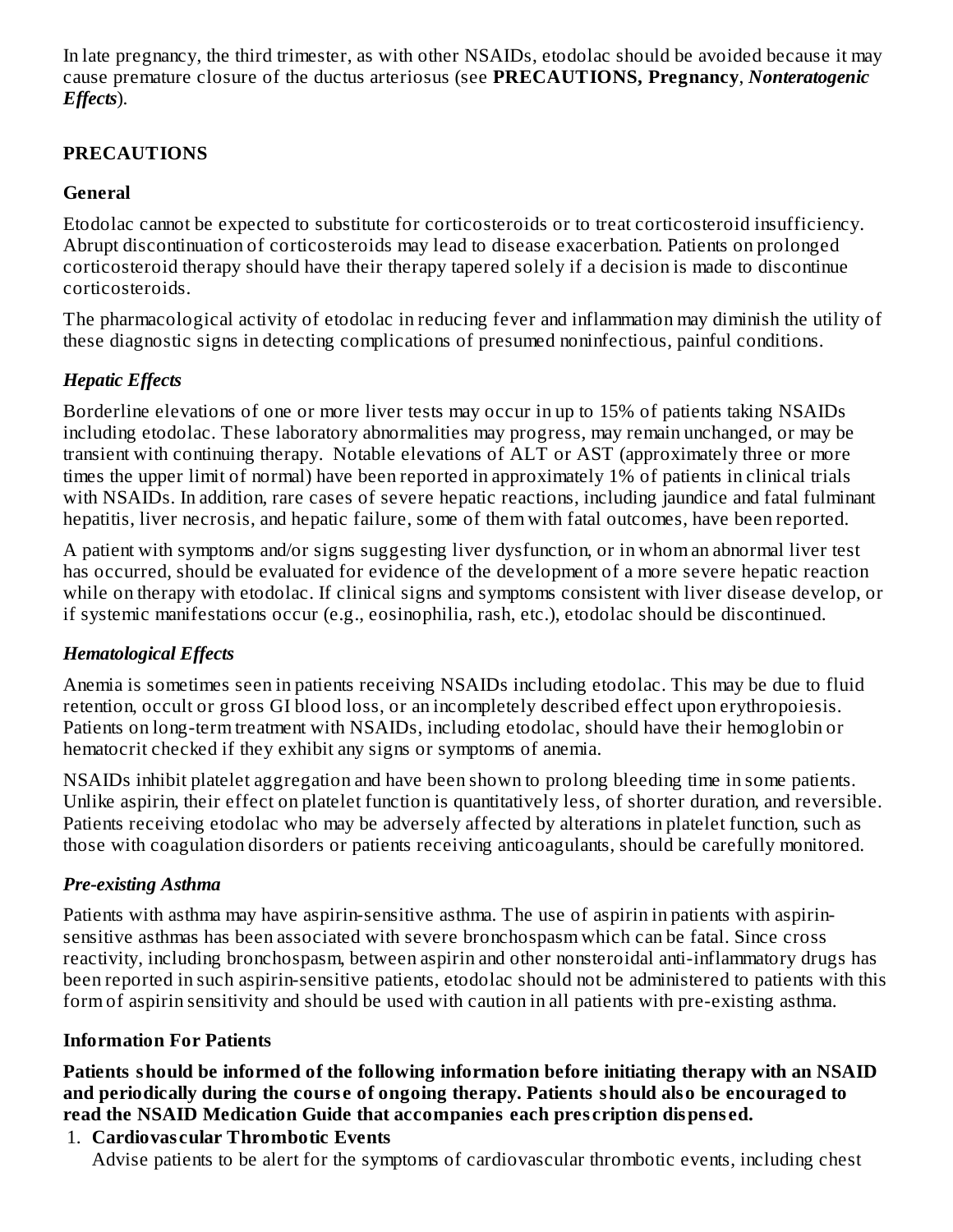pain, shortness of breath, weakness, or slurring of speech, and to report any of these symptoms to their health care provider immediately (see **WARNINGS**).

- 2. Etodolac, like other NSAIDs, can cause GI discomfort and, rarely, serious GI side effects, such as ulcers and bleeding, which may result in hospitalization and even death. Although serious GI tract ulcerations and bleeding can occur without warning symptoms, patients should be alert for the signs and symptoms of ulcerations and bleeding, and should ask for medical advice when observing any indicative sign or symptoms including epigastric pain, dyspepsia, melena, and hematemesis. Patients should be apprised of the importance of this follow-up (see **WARNINGS, Gastrointestinal Effects - Risk of Ulceration, Bleeding, and Perforation**).
- 3. Etodolac, like other NSAIDs, can cause serious skin side effects such as exfoliative dermatitis, SJS, and TEN, which may result in hospitalizations and even death. Although serious skin reactions may occur without warning, patients should be alert for the signs and symptoms of skin rash and blisters, fever, or other signs of hypersensitivity such as itching, and should ask for medical advice when observing any indicative signs or symptoms. Patients should be advised to stop the drug immediately if they develop any type of rash and contact their physicians as soon as possible.
- 4. **Heart Failure And Edema** Advise patients to be alert for the symptoms of congestive heart failure including shortness of breath, unexplained weight gain, or edema and to contact their healthcare provider if such symptoms occur (see **WARNINGS**).
- 5. Patients should be informed of the warning signs and symptoms of hepatotoxicity (e.g., nausea, fatigue, lethargy, pruritus, jaundice, right upper quadrant tenderness, and "flu-like" symptoms). If these occur, patients should be instructed to stop therapy and seek immediate medical therapy.
- 6. Patients should be informed of the signs of an anaphylactoid reaction (e.g., difficulty breathing, swelling of the face or throat). If these occur, patients should be instructed to seek immediate emergency help (see **WARNINGS**).
- 7. In late pregnancy, the third trimester, as with other NSAIDs, etodolac should be avoided because it may cause premature closure of the ductus arteriosus.

#### **Laboratory Tests**

Because serious GI tract ulcerations and bleeding can occur without warning symptoms, physicians should monitor for signs or symptoms of GI bleeding. Patients on long-term treatment with NSAIDs should have their CBC and a chemistry profile checked periodically for signs or symptoms of anemia. Appropriate measures should be taken in case such signs of anemia occur. If clinical signs and symptoms consistent with liver or renal disease develop, systemic manifestations occur (e.g., eosinophilia, rash, etc.) or if abnormal liver tests persist or worsen, etodolac should be discontinued.

#### **Drug Interactions**

#### *ACE-inhibitors*

Reports suggest that NSAIDs may diminish the antihypertensive effect of ACE-inhibitors. This interaction should be given consideration in patients taking NSAIDs concomitantly with ACE-inhibitors (see **WARNINGS**).

#### *Antacids*

The concomitant administration of antacids has no apparent effect on the extent of absorption of etodolac. However, antacids can decrease the peak concentration reached by 15% to 20% but have no detectable effect on the time-to-peak.

#### *Aspirin*

When etodolac is administered with aspirin, its protein binding is reduced, although the clearance of free etodolac is not altered. The clinical significance of this interaction is not known; however, as with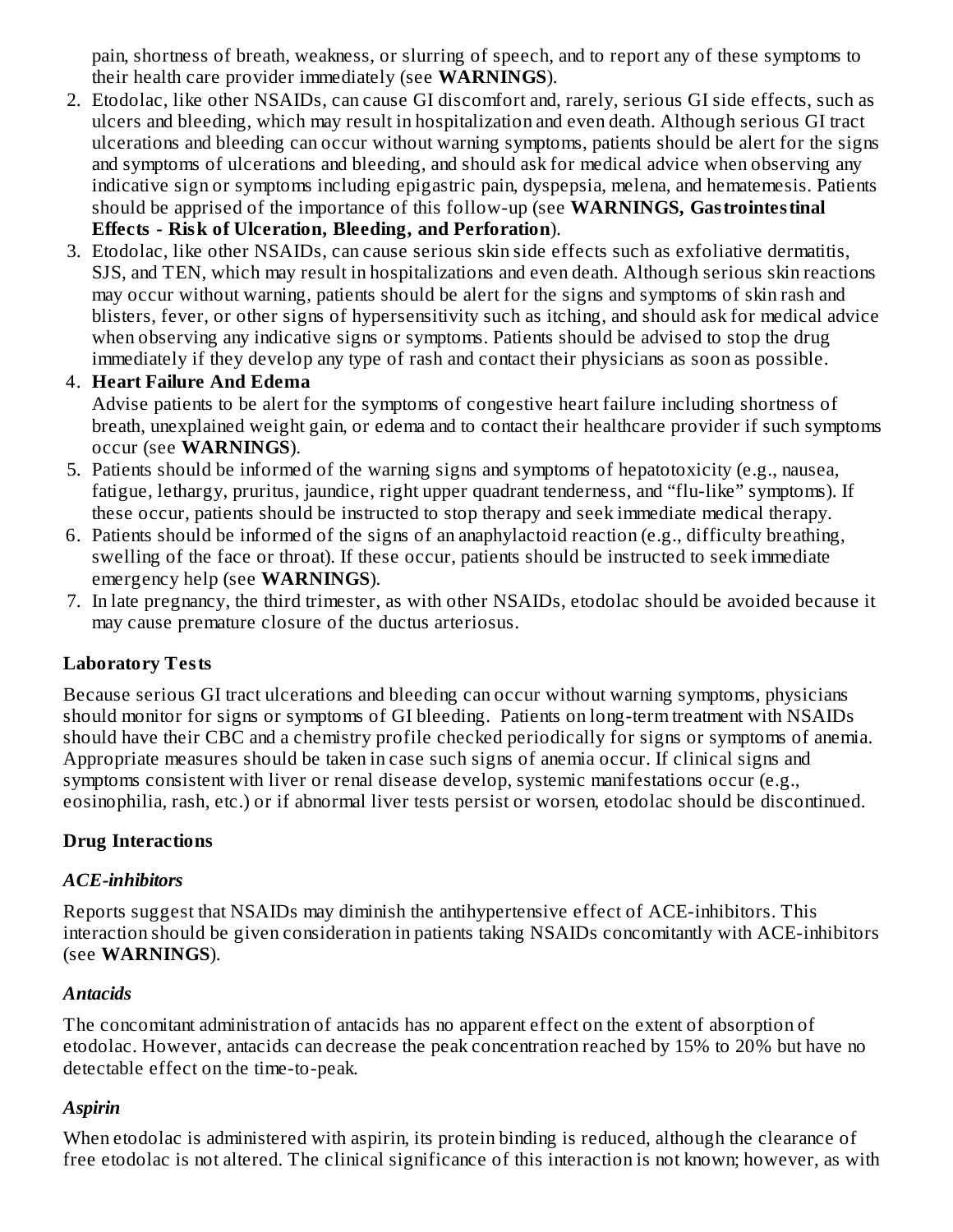other NSAIDs, concomitant administration of etodolac and aspirin is not generally recommended because of the potential of increased adverse effects.

# *Cyclosporine, Digoxin, Methotrexate*

Etodolac, like other NSAIDs, through effects on renal prostaglandins, may cause changes in the elimination of these drugs leading to elevated serum levels of cyclosporine, digoxin, methotrexate, and increased toxicity. Nephrotoxicity associated with cyclosporine may also be enhanced. Patients receiving these drugs who are given etodolac, or any other NSAID, and particularly those patients with altered renal function, should be observed for the development of the specific toxicities of these drugs. NSAIDs, such as etodolac, should not be administered prior to or concomitantly with high doses of methotrexate. NSAIDs have been reported to competitively inhibit methotrexate accumulation in rabbit kidney slices. This may indicate that they could enhance the toxicity of methotrexate. In general, caution should be used when NSAIDs are administered concomitantly with methotrexate.

# *Diuretics*

Etodolac has no apparent pharmacokinetic interaction when administered with furosemide or hydrochlorothiazide. Nevertheless, clinical studies, as well as postmarketing observations have shown that etodolac can reduce the natriuretic effect of furosemide and thiazides in some patients with possible loss of blood pressure control. This response has been attributed to inhibition of renal prostaglandin synthesis. During concomitant therapy with NSAIDs, the patient should be observed closely for signs of renal insufficiency or failure (see **WARNINGS,** *Renal Effects*), as well as to assure diuretic efficacy.

# *Glyburide*

Etodolac has no apparent pharmacokinetic interaction when administered with glyburide.

# *Lithium*

NSAIDs have produced an elevation of plasma lithium levels and a reduction in renal lithium clearance. The mean minimum lithium concentration increased 15% and the renal clearance was decreased by approximately 20%. These effects have been attributed to inhibition of renal prostaglandin synthesis by the NSAID. Thus, when NSAIDs and lithium are administered concurrently, subjects should be observed carefully for signs of lithium toxicity. Careful monitoring of lithium levels is advised in the event NSAID dosage adjustments are required.

# *Phenylbutazone*

Phenylbutazone causes increase (by about 80%) in the free fraction of etodolac. Although *in vivo* studies have not been done to see if etodolac clearance is changed by coadministration of phenylbutazone, it is not recommended that they be coadministered.

# *Phenytoin*

Etodolac has no apparent pharmacokinetic interaction when administered with phenytoin.

#### *Warfarin*

The effects of warfarin and NSAIDs on GI bleeding are synergistic, such that users of both drugs together have a risk of serious GI bleeding higher than that of users of either drug alone. Short-term pharmacokinetic studies have demonstrated that concomitant administration of warfarin and etodolac results in reduced protein binding of warfarin, but there was no change in the clearance of free warfarin. There was no significant difference in the pharmacodynamic effect of warfarin administered alone and warfarin administered with etodolac as measured by prothrombin time. Thus, concomitant therapy with warfarin and etodolac should not require dosage adjustment of either drug. However, caution should be exercised because there have been a few spontaneous reports of prolonged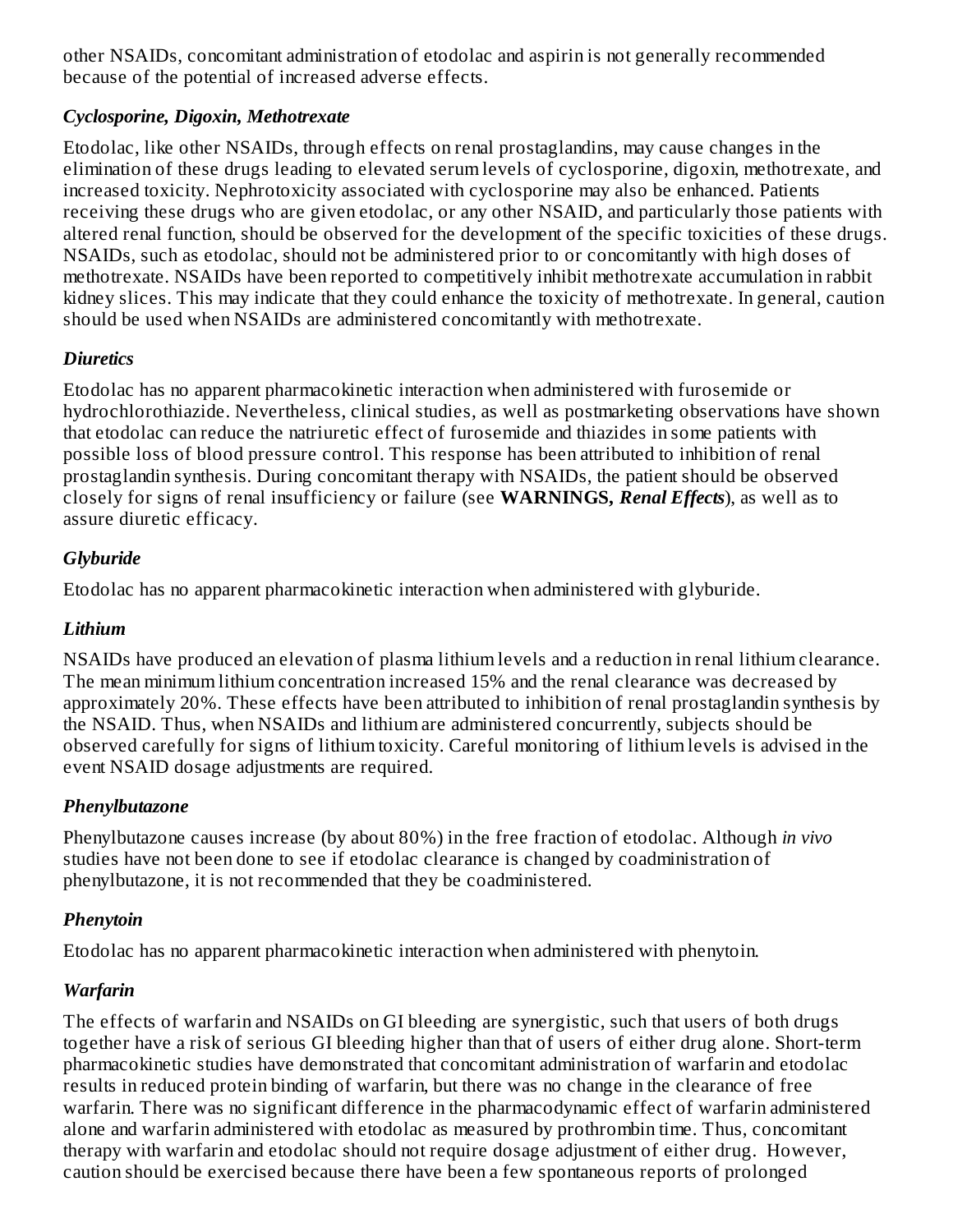prothrombin times, with or without bleeding, in etodolac-treated patients receiving concomitant warfarin therapy. Close monitoring of such patients is therefore recommended.

# **Drug/Laboratory Test Interactions**

The urine of patients who take etodolac can give a false-positive reaction for urinary bilirubin (urobilin) due to the presence of phenolic metabolites of etodolac. Diagnostic dip-stick methodology, used to detect ketone bodies in urine, has resulted in false-positive findings in some patients treated with etodolac. Generally, this phenomenon has not been associated with other clinically significant events. No dose relationship has been observed.

Etodolac treatment is associated with a small decrease in serum uric acid levels. In clinical trials, mean decreases of 1 to 2 mg/dL were observed in arthritic patients receiving etodolac (600 mg to 1,000 mg/day) after 4 weeks of therapy. These levels then remained stable for up to 1 year of therapy.

# **Carcinogenesis, Mutagenesis, and Impairment of Fertility**

No carcinogenic effect of etodolac was observed in mice or rats receiving oral doses of 15 mg/kg/day (45 to 89 mg/m<sup>2</sup>, respectively) or less for periods of 2 years or 18 months, respectively. Etodolac was not mutagenic in *in vitro* tests performed with *S. typhimurium* and mouse lymphoma cells as well as in an *in vivo* mouse micronucleus test. However, data from the *in vitro* human peripheral lymphocyte test showed an increase in the number of gaps (3.0 to 5.3% unstained regions in the chromatid without dislocation) among the etodolac-treated cultures (50 to 200 mcg/mL) compared to negative controls (2.0%); no other difference was noted between the controls and drug-treated groups. Etodolac showed no impairment of fertility in male and female rats up to oral doses of 16 mg/kg (94 mg/m <sup>2</sup>). However, reduced implantation of fertilized eggs occurred in the 8 mg/kg group.

# **Pregnancy**

# *Teratogenic Effects - Pregnancy Category C*

In teratology studies, isolated occurrences of alterations in limb development were found and included polydactyly, oligodactyly, syndactyly, and unossified phalanges in rats and oligodactyly and synostosis of metatarsals in rabbits. These were observed at dose levels (2 to 14 mg/kg/day) close to human clinical doses. However, the frequency and the dosage group distribution of these findings in initial or repeated studies did not establish a clear drug or dose-response relationship. Animal reproduction studies are not always predictive of human response. There are no adequate and well-controlled studies in pregnant women. Etodolac should be used in pregnancy only if the potential benefit justifies the potential risk to the fetus.

#### *Nonteratogenic Effects*

Etodolac should be used during pregnancy only if the potential benefits justify the potential risk to the fetus. Because of the known effects of NSAIDs on the fetal cardiovascular system (closure of the ductus arteriosus), use during pregnancy (particularly during the third trimester) should be avoided.

#### **Labor and Delivery**

In rat studies with NSAIDs, as with other drugs known to inhibit prostaglandin synthesis, an increased incidence of dystocia, delayed parturition, and decreased pup survival occurred. The effects of etodolac on labor and delivery in pregnant women are unknown.

# **Nursing Mothers**

Trace amounts of some NSAIDs have been reported in human milk. It is not known whether etodolac is excreted in human milk. Because many drugs are excreted in human milk and because of the potential for serious adverse reactions in nursing infants from etodolac, a decision should be made whether to discontinue nursing or to discontinue the drug taking into account the importance of the drug to the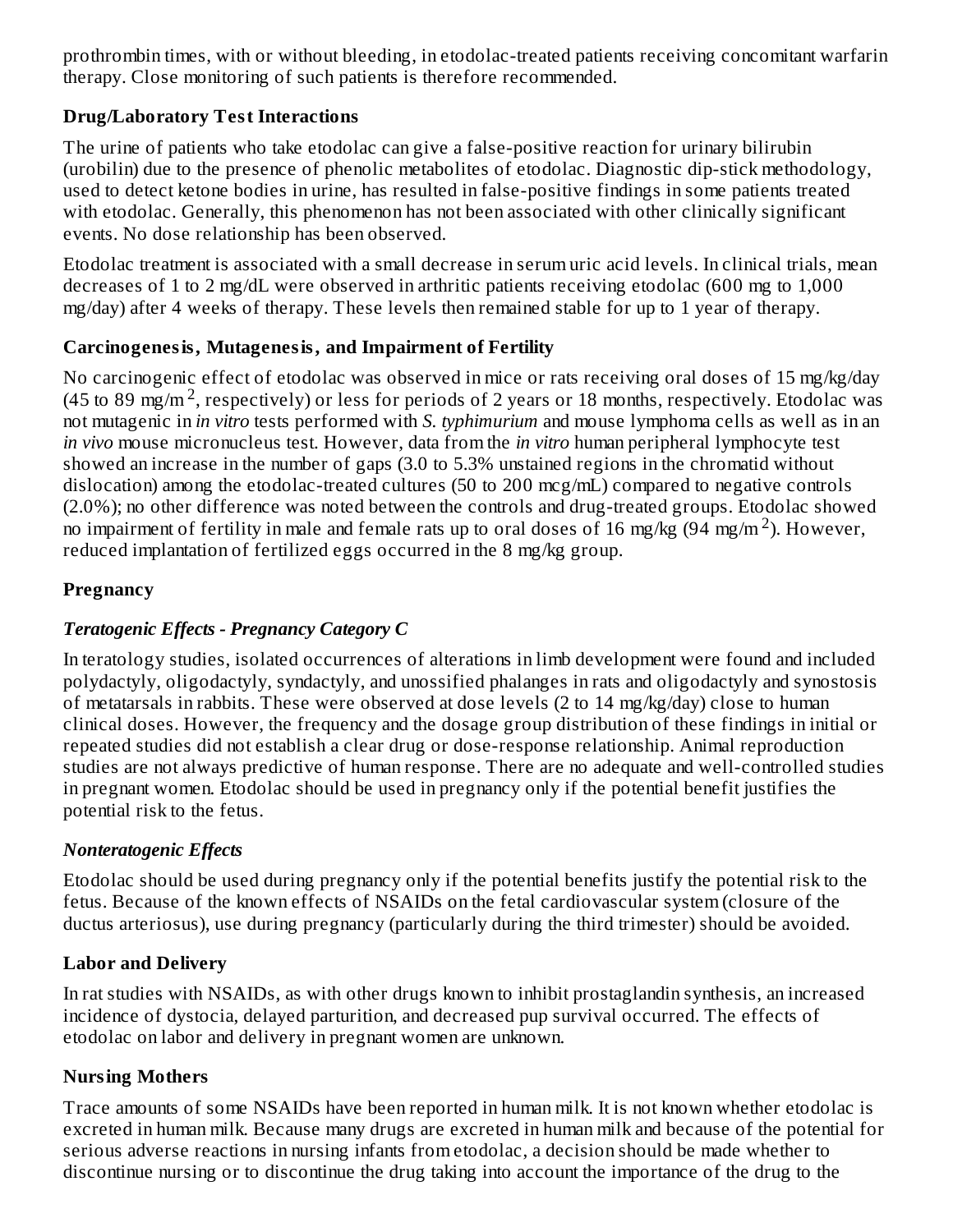mother.

# **Pediatric Us e**

Safety and effectiveness in pediatric patients below the age of 18 years have not been established.

# **Geriatric Us e**

As with any NSAID, caution should be exercised in treating the elderly (65 years and older) and when increasing the dose (see **WARNINGS**).

In etodolac clinical studies, no overall differences in safety or effectiveness were observed between these patients and younger patients. In pharmacokinetic studies, age was shown not to have any effect on etodolac half-life or protein binding, and there was no change in expected drug accumulation. Therefore, no dosage adjustment is generally necessary in the elderly on the basis of pharmacokinetics (see **CLINICAL PHARMACOLOGY, Special Populations**).

Elderly patients may be more sensitive to the antiprostaglandin effects of NSAIDs (on the gastrointestinal tract and kidneys) than younger patients (see **WARNINGS**). In particular, elderly or debilitated patients who receive NSAID therapy seem to tolerate gastrointestinal ulceration or bleeding less well than other individuals, and most spontaneous reports of fatal GI events are in this population.

Etodolac is eliminated primarily by the kidney. Because elderly patients are more likely to have decreased renal function, care should be taken in dose selection, and it may be useful to monitor renal function (see **WARNINGS,** *Renal Effects*).

# **ADVERSE REACTIONS**

In patients taking etodolac or other NSAIDs, the most frequently reported adverse experiences occurring in approximately 1 to 10% of patients are:

**Gastrointestinal experiences including**: abdominal pain, constipation, diarrhea, dyspepsia, flatulence, gross bleeding/perforation, heartburn, nausea, GI ulcers (gastric/duodenal), vomiting.

**Other events including**: abnormal renal function, anemia, dizziness, edema, elevated liver enzymes, headaches, increased bleeding time, pruritis, rashes, tinnitus.

Adverse-reaction information for etodolac was derived from 2,629 arthritic patients treated with etodolac in double-blind and open-label clinical trials of 4 to 320 weeks in duration and worldwide postmarketing surveillance studies. In clinical trials, most adverse reactions were mild and transient. The discontinuation rate in controlled clinical trials, because of adverse events, was up to 10% for patients treated with etodolac.

New patient complaints (with an incidence greater than or equal to 1%) are listed below by body system. The incidences were determined from clinical trials involving 465 patients with osteoarthritis treated with 300 to 500 mg of etodolac b.i.d. (i.e., 600 to 1,000 mg/day).

# **Incidence Greater Than Or Equal To 1% - Probably Causally Related**

Body as a whole - Chills and fever.

Digestive system - Dyspepsia (10%), abdominal pain\*, diarrhea\*, flatulence\*, nausea\*, abdominal distension, epigastric pain, abnormal stools, constipation, gastritis, melena, vomiting.

Nervous system - Asthenia/malaise\*, dizziness\*, depression, nervousness, fatigue.

Skin and appendages - Pruritus, rash.

Special senses - Blurred vision, tinnitus.

Urogenital system - Dysuria, urinary frequency.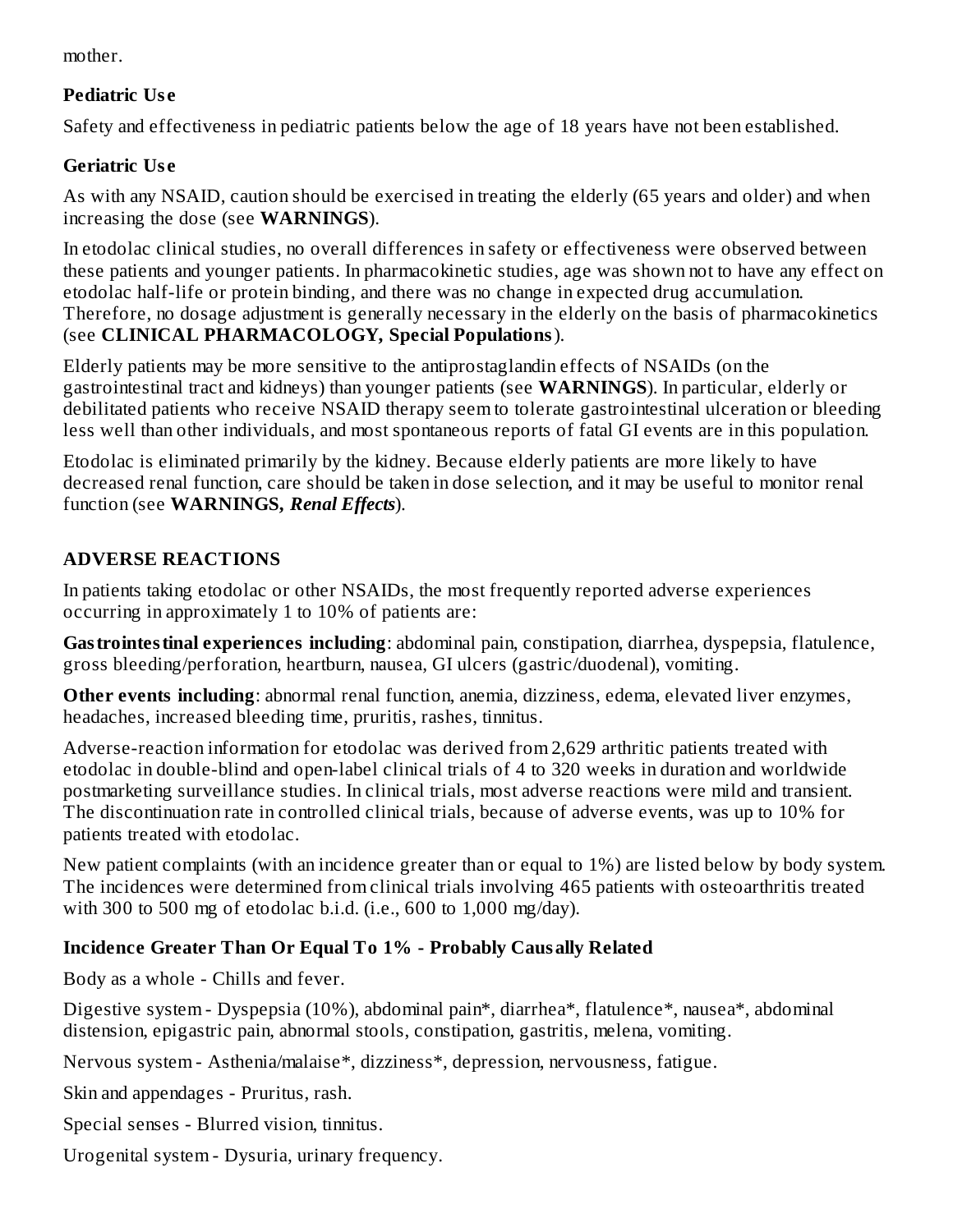Musculoskeletal - Arthralgia

\*Drug-related patient complaints occurring in 3 to 9% of patients treated with etodolac.

Drug-related patient-complaints occurring in fewer than 3%, but more than 1%, are unmarked.

# **Incidence Less Than 1% - Probably Causally Related**

(Adverse reactions reported only in worldwide postmarketing experience, not seen in clinical trials, are considered rarer and are italicized.)

Body as a whole - *Allergic reaction, anaphylactic/anaphylactoid reactions (including shock).*

Cardiovascular system - Hypertension, congestive heart failure, flushing, palpitations, syncope, *vasculitis (including necrotizing and allergic).*

Digestive system - Thirst, dry mouth, ulcerative stomatitis, anorexia, eructation, elevated liver enzymes, *cholestatic hepatitis,* hepatitis *, cholestatic jaundice, duodenitis, jaundice, hepatic failure, liver necrosis, fatal fulminant hepatitis,* peptic ulcer with or without bleeding and/or perforation *, intestinal ulceration, pancreatitis*.

Hemic and lymphatic system - Ecchymosis, anemia, thrombocytopenia, bleeding time increased, *agranulocytosis, hemolytic anemia, aplastic anemia, leukopenia, neutropenia, pancytopenia*.

Metabolic and nutritional - Edema, serum creatinine increase, *hyperglycemia in previously controlled diabetic patients*.

Nervous system - Insomnia, somnolence.

Respiratory system - Asthma, *pulmonary infiltration with eosinophilia*.

Skin and appendages - Angioedema, sweating, urticaria, exfoliative dermatitis, vesiculobullous rash, *cutaneous vasculitis with purpura, Stevens-Johnson Syndrome, toxic epidermal necrolysis, leukocytoclastic vasculitis,* hyperpigmentation, *erythema multiforme*.

Special senses - Photophobia, transient visual disturbances.

Urogenital system - *Elevated BUN, renal failure, renal insufficiency, renal papillary necrosis*.

# **Incidence Less Than 1% - Causal Relationship Unknown**

(Medical events occurring under circumstances where causal relationship to etodolac is uncertain. These reactions are listed as alerting information for physicians.)

Body as a whole - Infection, headache.

Cardiovascular system - Arrhythmias, myocardial infarction, cerebrovascular accident.

Digestive system - Esophagitis with or without stricture or cardiospasm, colitis, GI discomfort, burning sensation, blood in stools, gastralgia, upper abdominal discomfort.

Metabolic and nutritional - Change in weight.

Nervous system - Paresthesia, confusion, irritability.

Respiratory system - Bronchitis, bronchospasm, dyspnea, pharyngitis, rhinitis, sinusitis.

Skin and appendages - Alopecia, maculopapular rash, photosensitivity, skin peeling.

Special senses - Conjunctivitis, deafness, taste perversion, loss of taste.

Urogenital system - Cystitis, hematuria, leukorrhea, renal calculus, interstitial nephritis, uterine bleeding irregularities, renal impairment.

Musculoskeletal - Muscle pain.

# **Additional Advers e Reactions Reported with NSAIDS**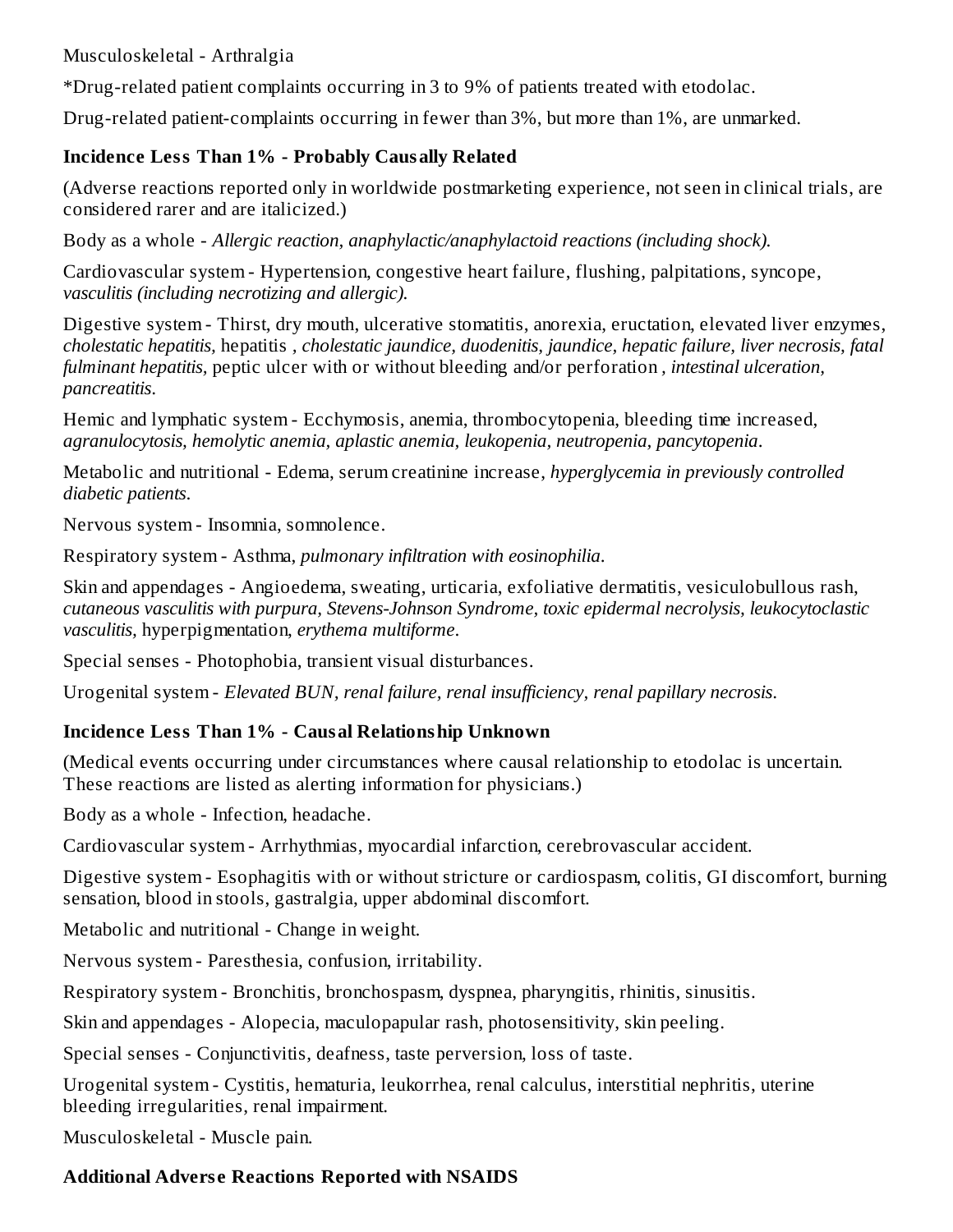Body as a whole - Sepsis, death

Cardiovascular system - Tachycardia

Digestive system - Gastric ulcers, gastritis, gastrointestinal bleeding, glossitis, hematemesis

Hemic and lymphatic system – Lymphadenopathy

Nervous system - Anxiety, dream abnormalities, convulsions, coma, hallucinations, meningitis, tremors, vertigo

Respiratory system - Respiratory depression, pneumonia

Urogenital system - Oliguria/polyuria, proteinuria

# **OVERDOSAGE**

Symptoms following acute NSAID overdose are usually limited to lethargy, drowsiness, nausea, vomiting, and epigastric pain, which are generally reversible with supportive care. Gastrointestinal bleeding can occur and coma has occurred following massive ibuprofen or mefenamic-acid overdose. Hypertension/hypotension, acute renal failure, and respiratory depression may occur but are rare. Anaphylactoid reactions have been reported with therapeutic ingestion of NSAIDs, and may occur following overdose.

Patients should be managed by symptomatic and supportive care following an NSAID overdose. There are no specific antidotes. Emesis and/or activated charcoal (60 to 100 g in adults, 1 to 2 g/kg in children) and/or osmotic cathartic may be indicated in patients seen within 4 hours of ingestion with symptoms or following a large overdose (5 to 10 times the usual dose). Forced diuresis, alkalinization of the urine, hemodialysis, or hemoperfusion would probably not be useful due to etodolac's high protein binding.

# **DOSAGE AND ADMINISTRATION**

Carefully consider the potential benefits and risks of etodolac and other treatment options before deciding to use etodolac. Use the lowest effective dose for the shortest duration consistent with individual patient treatment goals (see **WARNINGS**).

After observing the response to initial therapy with etodolac, the dose and frequency should be adjusted to suit an individual patient's needs.

Dosage adjustment of etodolac is generally not required in patients with mild to moderate renal impairment. Etodolac should be used with caution in such patients, because, as with other NSAIDs, it may further decrease renal function in some patients with impaired renal function (see **WARNINGS**, *Renal Effects*).

# **Analgesia**

The recommended total daily dose of etodolac for acute pain is up to 1,000 mg, given as 200 to 400 mg every 6 to 8 hours. Doses of etodolac greater than 1,000 mg/day have not been adequately evaluated in well-controlled clinical trials.

# **Osteoarthritis and Rheumatoid Arthritis**

The recommended starting dose of etodolac for the management of the signs and symptoms of osteoarthritis or rheumatoid arthritis is: 300 mg b.i.d., t.i.d., or 400 mg b.i.d., or 500 mg b.i.d. A lower dose of 600 mg/day may suffice for long-term administration. Physicians should be aware that doses above 1,000 mg/day have not been adequately evaluated in well-controlled clinical trials.

In chronic conditions, a therapeutic response to therapy with etodolac is sometimes seen within one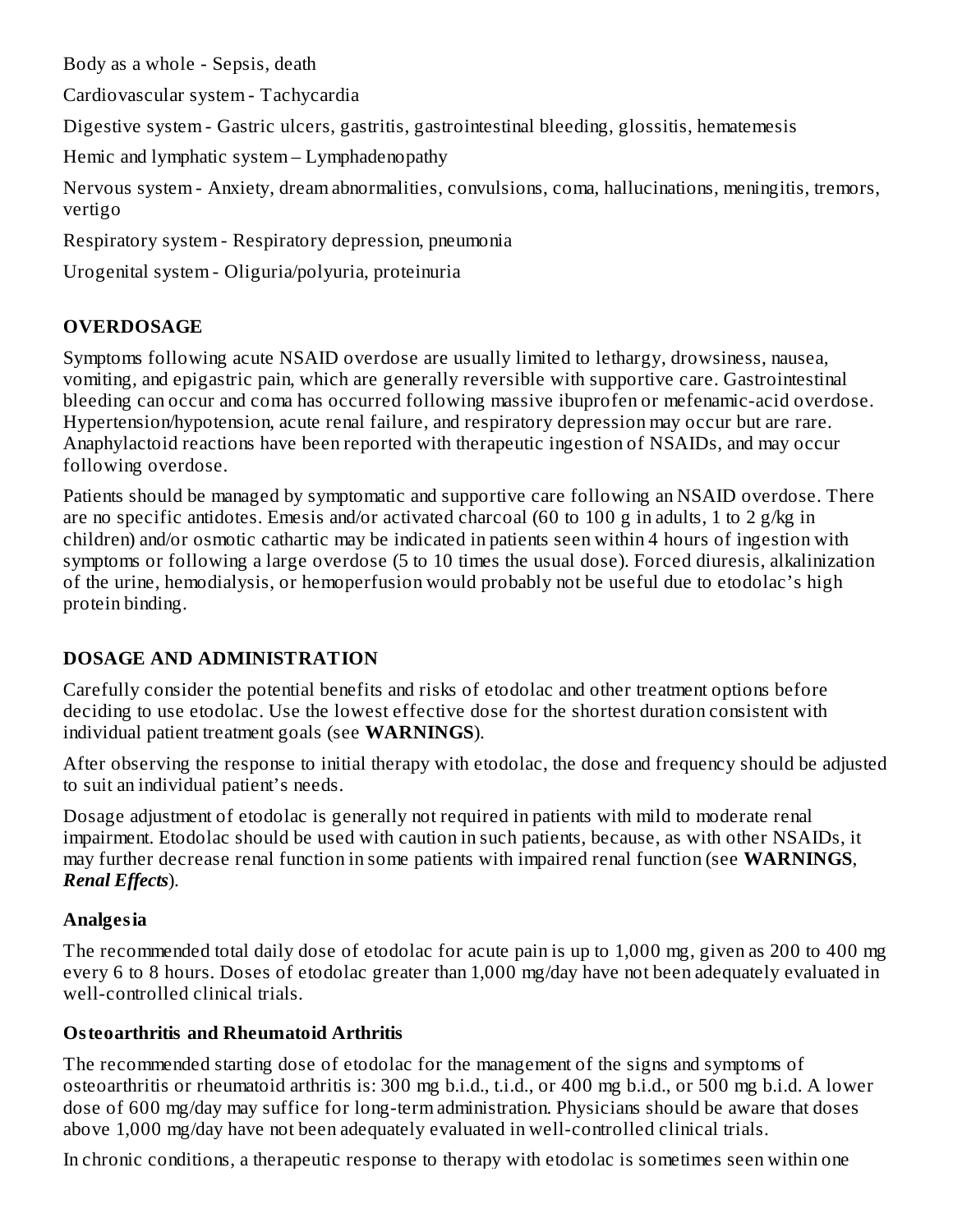week of therapy, but most often is observed by two weeks. After a satisfactory response has been achieved, the patient's dose should be reviewed and adjusted as required.

# **HOW SUPPLIED**

300 mg capsules (Hard gelatin capsules with a white opaque body and a light gray cap. APO 040 is imprinted on each capsules in black ink)

NDC 66267-575-30

Store at controlled room temperature 20° to 25°C (68° to 77°F); excursions permitted from 15° to 30°C (59° to 86°F) [see USP Controlled Room Temperature]. Protect from moisture.

Dispense in tight, light-resistant container [see USP].

#### **APOTEX INC.**

# **ETODOLAC CAPSULES, USP**

#### **200 mg and 300 mg**

Manufactured by: Apotex Inc. Toronto, Ontario Canada M9L 1T9 Manufactured for: Apotex Corp. Weston, Florida 33326

Revised: July 2016

Rev. 5

#### **Medication Guide**

**for**

**Nonsteroidal Anti-inflammatory Drugs (NSAIDs)**

#### **What is the most important information I should know about medicines called Nonsteroidal Antiinflammatory Drugs (NSAIDs)?**

**NSAIDs can caus e s erious side effects, including:**

- **Increas ed risk of heart attack or stroke that can lead to death.** This risk may happen early in treatment and may increase:
	- with increasing doses of NSAIDs
	- with longer use of NSAIDs

**Do not take NSAIDs right before or after heart surgery called a "coronary artery bypass graft (CABG)". Avoid taking NSAIDs after a recent heart attack, unless your healthcare provider tells** you to. You may have an increased risk of another heart attack if you take NSAIDs after a recent **heart attack.**

- **Increas ed risk of bleeding, ulcers and tears (perforation) of the esophagus (tube leading from the mouth to the stomach), stomach and intestines:**
	- $\circ$ at anytime **during us e**
	- without warning symptoms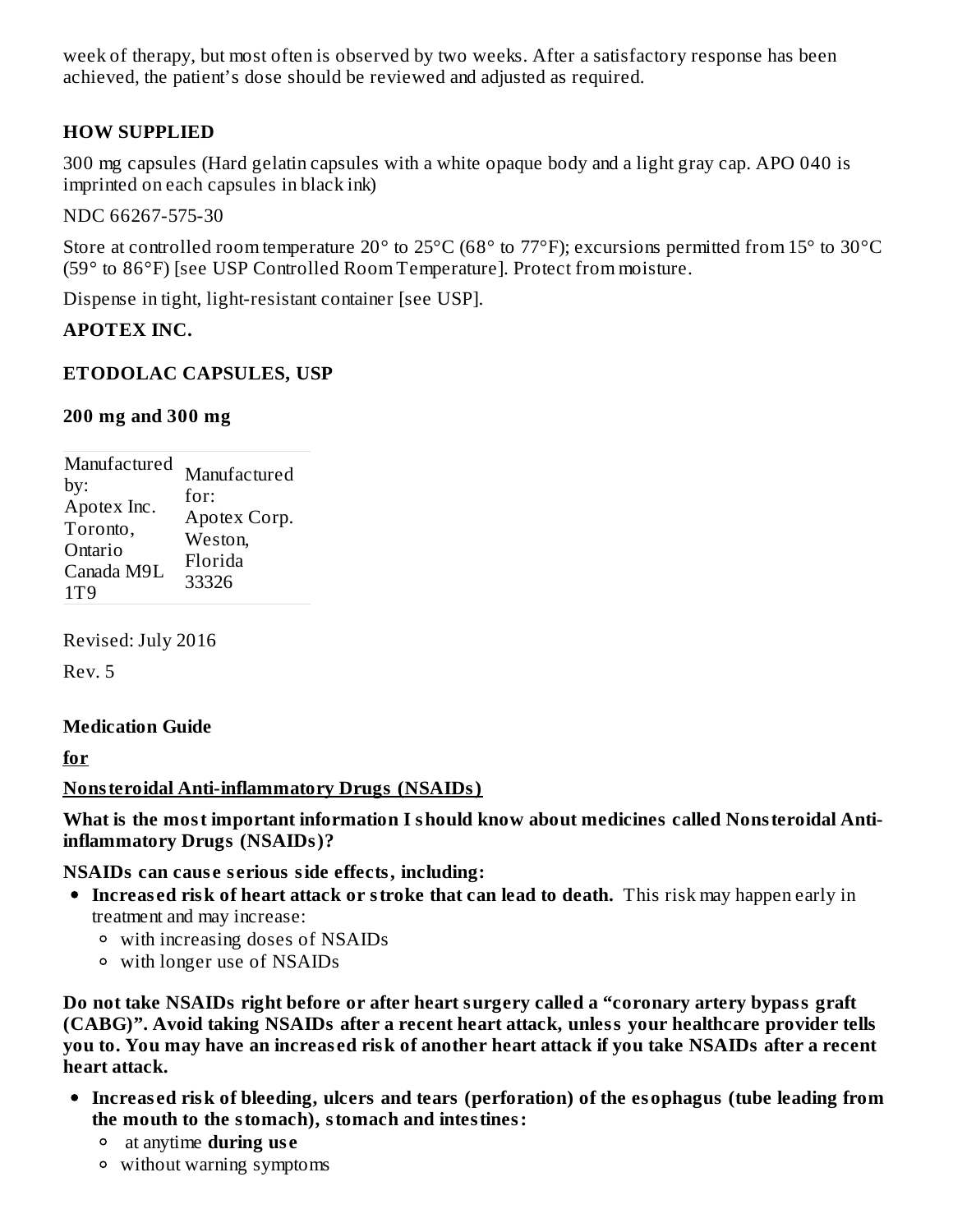<sup>o</sup> that may cause death

#### **The risk of getting an ulcer or bleeding increas es with:**

- past history of stomach ulcers, or stomach or intestinal bleeding with use of NSAIDs
- taking medicines called "corticosteroids", "anticoagulants", "SSRIs", or "SNRIs"
- increasing doses of NSAIDs
- longer use of NSAIDs
- smoking
- drinking alcohol
- older age
- poor health
- advanced liver disease
- bleeding problems

#### **NSAIDs should only be us ed:**

- exactly as prescribed
- at the lowest dose possible for your treatment
- for the shortest time needed

#### **What are NSAIDs?**

NSAIDs are used to treat pain and redness, swelling, and heat (inflammation) from medical conditions such as different types of arthritis, menstrual cramps, and other types of short-term pain.

#### **Who should not take NSAIDs?**

#### **Do not take NSAIDs:**

- if you had an asthma attack, hives, or other allergic reaction with aspirin or any other NSAIDs.
- right before or after heart bypass surgery.

#### **Before taking NSAIDs, tell your healthcare provider about all of your medical conditions, including if you:**

- have liver or kidney problems
- have high blood pressure
- have asthma
- are pregnant or plan to become pregnant. Talk to your healthcare provider if you are considering taking NSAIDs during pregnancy. **You should not take NSAIDs after 29 weeks of pregnancy.**
- are breastfeeding or plan to breast feed.

**Tell your healthcare provider about all of the medicines you take, including pres cription or overthe-counter medicines, vitamins or herbal supplements.** NSAIDs and some other medicines can interact with each other and cause serious side effects. **Do not start taking any new medicine without talking to your healthcare provider first.**

#### **What are the possible side effects of NSAIDs?**

#### **NSAIDs can caus e s erious side effects including:**

#### **See "What is the most important information I should know about medicines called Nonsteroidal Anti-inflammatory Drugs (NSAIDs)?**

- new or worse high blood pressure
- heart failure
- liver problems including liver failure
- kidney problems including kidney failure
- low red blood cells (anemia)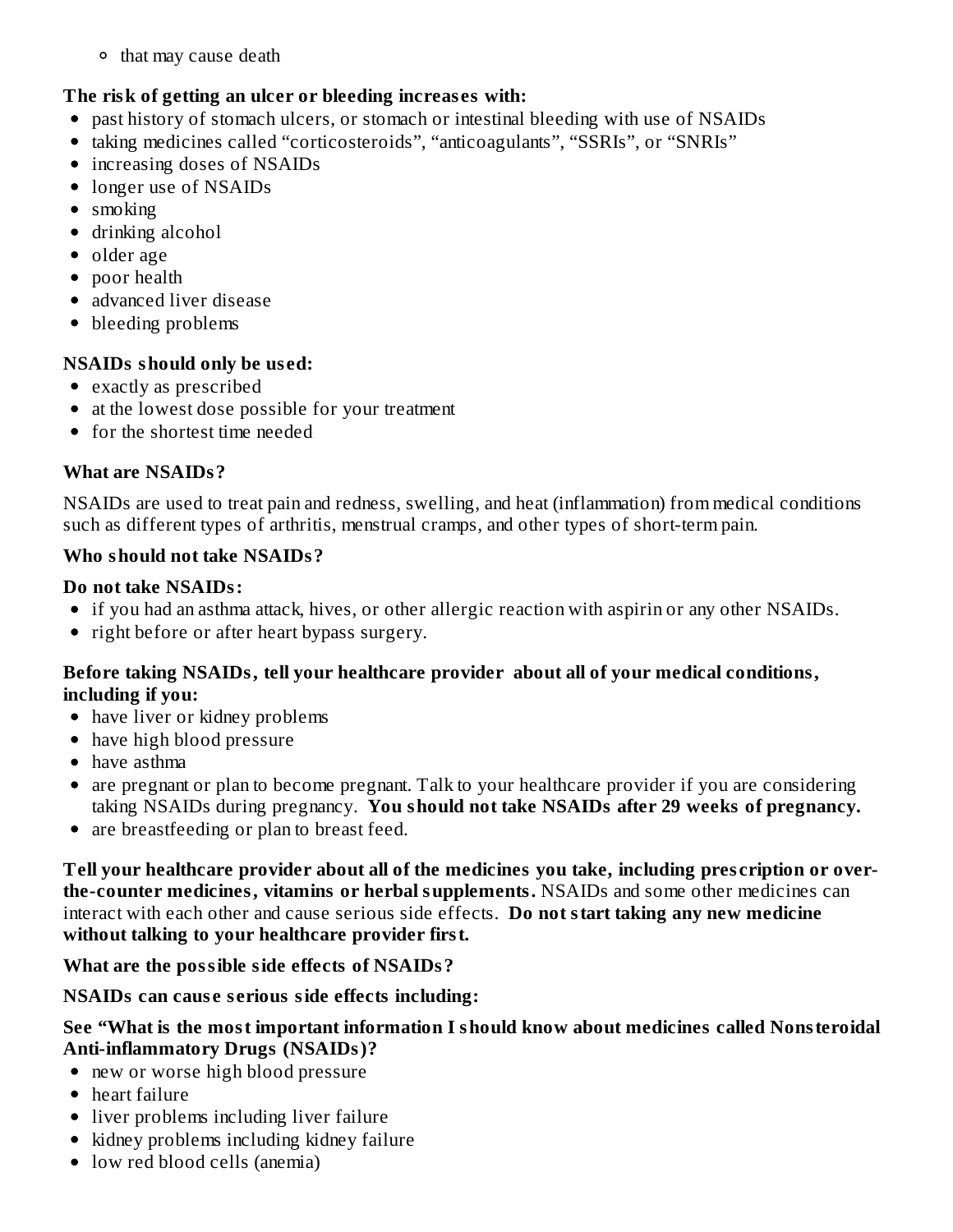- life-threatening skin reactions
- life-threatening allergic reactions
- **Other side effects of NSAIDs include:**stomach pain, constipation, diarrhea, gas, heartburn, nausea, vomiting, and dizziness

# **Get emergency help right away if you get any of the following symptoms:**

- shortness of breath or trouble breathing
- slurred speech

• chest pain

- swelling of the face or throat
- weakness in one part or side of your body

# **Stop taking NSAID and call your healthcare provider right away if you get any of the following symptoms:**

- $\bullet$ nausea
- more tired or weaker than usual
- diarrhea
- itching
- your skin or eyes look yellow
- indigestion or stomach pain
- flu-like symptoms
- vomit blood

# **If you take too much of your NSAID, call your healthcare provider or get medical help right away.**

These are not all the possible side effects of NSAIDs. For more information, ask your healthcare provider or pharmacist about NSAIDs.

Call your doctor for medical advice about side effects. You may report side effects to FDA at 1-800- FDA-1088.

# **Other information about NSAIDs:**

- Aspirin is an NSAID but it does not increase the chance of a heart attack. Aspirin can cause bleeding in the brain, stomach, and intestines. Aspirin can also cause ulcers in the stomach and intestines.
- Some NSAIDs are sold in lower doses without a prescription (over-the-counter). Talk to your healthcare provider before using over-the-counter NSAIDs for more than 10 days.

# **General information about the safe and effective us e of NSAIDs**

Medicines are sometimes prescribed for purposes other than those listed in a Medication Guide. Do not use NSAIDs for a condition for which it was not prescribed. Do not give NSAIDs to other people, even if they have the same symptoms that you have. It may harm them.

If you would like more information about NSAIDs, talk with your healthcare provider. You can ask your pharmacist or healthcare provider for information about NSAIDs that is written for health professionals.

*This Medication Guide has been approved by the U.S. Food and Drug Administration.*

- $\bullet$  there is blood in your bowel movement or it is black and sticky like tar
- unusual weight gain
- skin rash or blisters with fever
- swelling of the arms, legs, hands and feet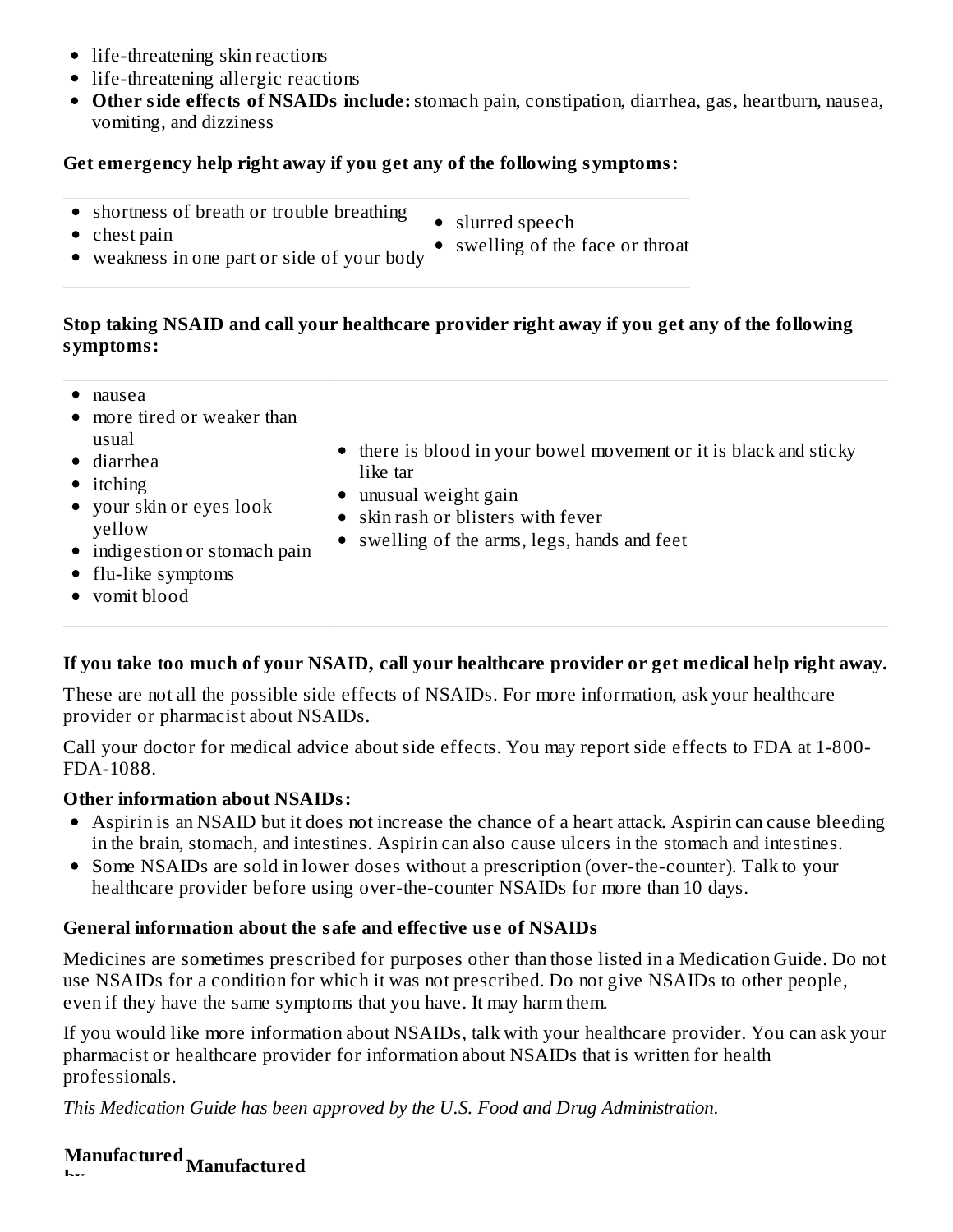**by** Apotex Inc. Toronto, Ontario Canada M9L 1T9 **for** Apotex Corp. Weston, Florida 33326

Revised: July 2016

## **PRINCIPAL DISPLAY PANEL - 300 mg**



| <b>ETODOLAC</b>                                          |          |                          |  |                                                  |        |  |  |  |
|----------------------------------------------------------|----------|--------------------------|--|--------------------------------------------------|--------|--|--|--|
| etodolac capsule                                         |          |                          |  |                                                  |        |  |  |  |
|                                                          |          |                          |  |                                                  |        |  |  |  |
| <b>Product Information</b>                               |          |                          |  |                                                  |        |  |  |  |
| HUMAN PRESCRIPTION<br>Product Type<br><b>DRUG</b>        |          |                          |  | Item Code (Source) NDC:66267-575(NDC:60505-0040) |        |  |  |  |
| <b>Route of Administration</b>                           | ORAL     |                          |  |                                                  |        |  |  |  |
|                                                          |          |                          |  |                                                  |        |  |  |  |
| <b>Active Ingredient/Active Moiety</b>                   |          |                          |  |                                                  |        |  |  |  |
|                                                          |          |                          |  | Strength                                         |        |  |  |  |
| <b>Ingredient Name</b>                                   |          | <b>Basis of Strength</b> |  |                                                  |        |  |  |  |
| ETODOLAC (UNII: 2M36281008) (ETODOLAC - UNII:2M36281008) |          | <b>ETODOLAC</b>          |  |                                                  | 300 mg |  |  |  |
|                                                          |          |                          |  |                                                  |        |  |  |  |
| <b>Inactive Ingredients</b>                              |          |                          |  |                                                  |        |  |  |  |
|                                                          | Strength |                          |  |                                                  |        |  |  |  |
| FERROSOFERRIC OXIDE (UNII: XM0 M8 7F357)                 |          |                          |  |                                                  |        |  |  |  |
| <b>SILICON DIO XIDE (UNII: ETJ7Z6 XBU4)</b>              |          |                          |  |                                                  |        |  |  |  |
| CROSCARMELLOSE SODIUM (UNII: M28OL1HH48)                 |          |                          |  |                                                  |        |  |  |  |
| GELATIN (UNII: 2G86QN327L)                               |          |                          |  |                                                  |        |  |  |  |
| LACTOSE MONOHYDRATE (UNII: EWQ57Q8I5X)                   |          |                          |  |                                                  |        |  |  |  |
| SO DIUM LAURYL SULFATE (UNII: 368GB5141J)                |          |                          |  |                                                  |        |  |  |  |